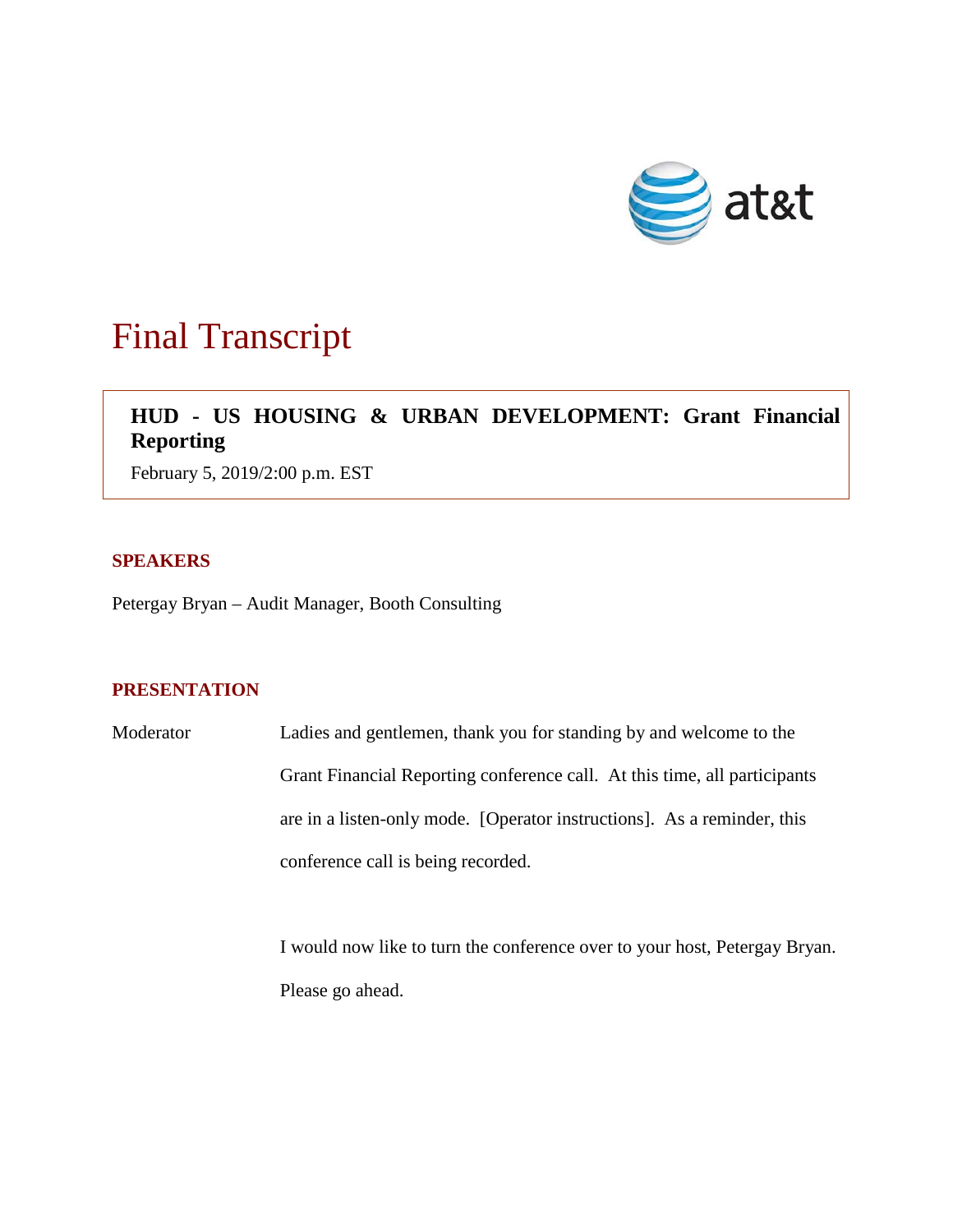Petergay Hello, everyone. Welcome to today's training on Grant Financial Reporting. This training is provided to you by the HUD Office of Housing Counseling and so the training is specific to participants in the Office of Housing Counseling Grant Program. If you do receive another type of HUD grant, it may not apply to you.

> As our moderator indicated, there will be an audio recording of today's training and the playback number along with the PowerPoint presentation and a transcript will be available to you on the HUD Exchange at the link shown here on your screen. The training digest will also be updated once the webinar is posted to the website.

If you registered for the training, you would have received a copy of the PowerPoint presentation so that you could use that for your records, but if you did not receive that email with the attachment, if you expand your control panel, you will see a section that says handouts and you'll be able to click on a copy of the PDF document and download it, and take notes as we go along today.

I won't be stopping for live questions during today's training, however if you do have questions, you can expand your control panel and pop up a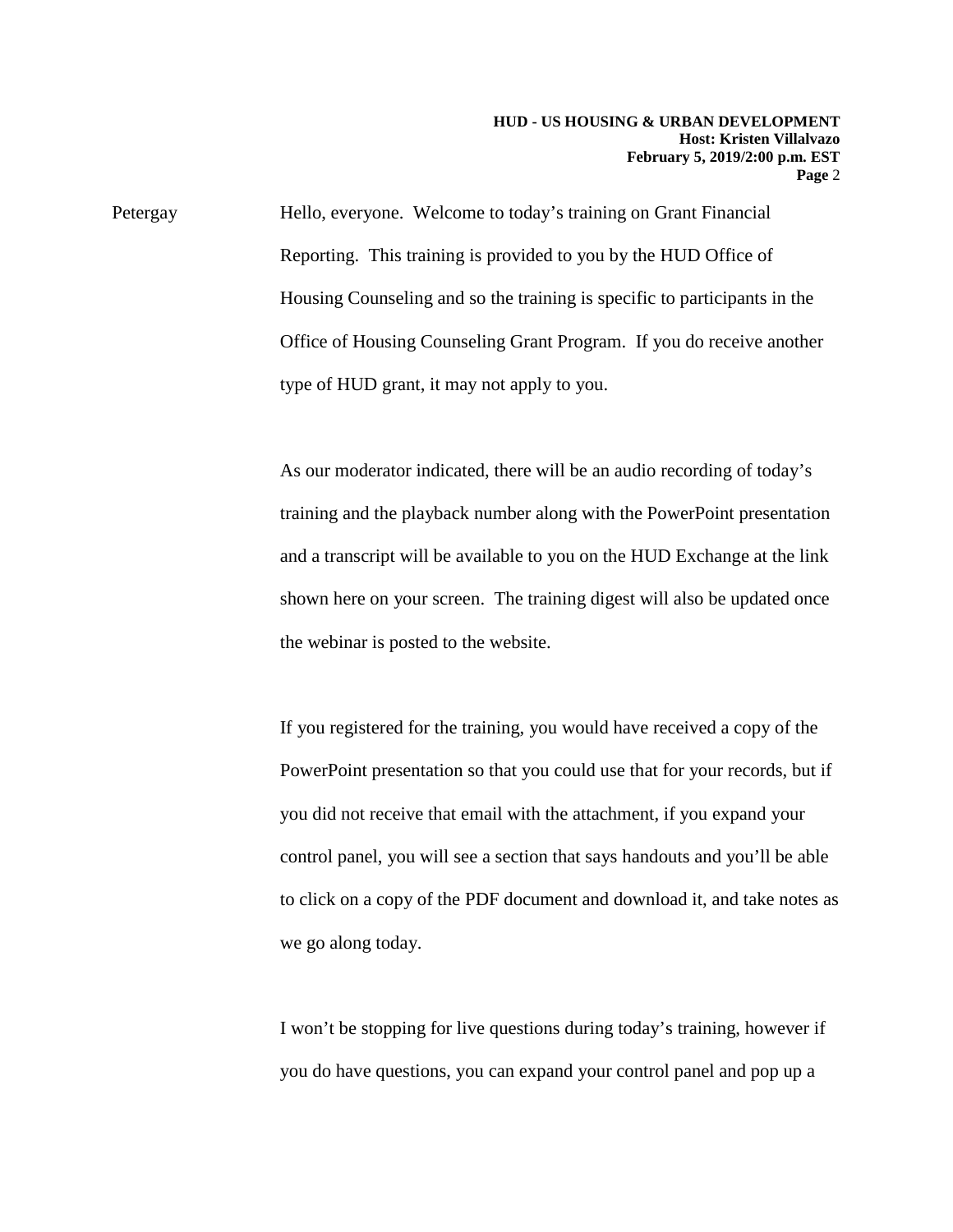question box. We do have staff here from Booth Management Consulting who will be responding to your questions in real time. Also, if you have additional questions at the end of today's webinar, you can send them to [housing.counseling@HUD.gov](mailto:housing.counseling@HUD.gov) with today's training topic in the subject line.

Your phones will be muted during today's training so please make sure that you bear that in mind. If you need instructions on how to communicate with the moderator, you can raise your hand in the control panel. If you logged into today's webinar on your computer, then you'll receive an email within the next 48 hours from GoToWebinar and there's going to be a thank you for attending email.

That email will not have any attachments or anything like that but it will be proof of the fact that you have attended today's training and it will be your certificate of training, so if you need to print it or PDF it and save it for your records to evidence the fact that you have participated in today's webinar.

The webinar materials will be posted on the HUD Exchange in the webinar archives at the link that is shown here on your screen. You can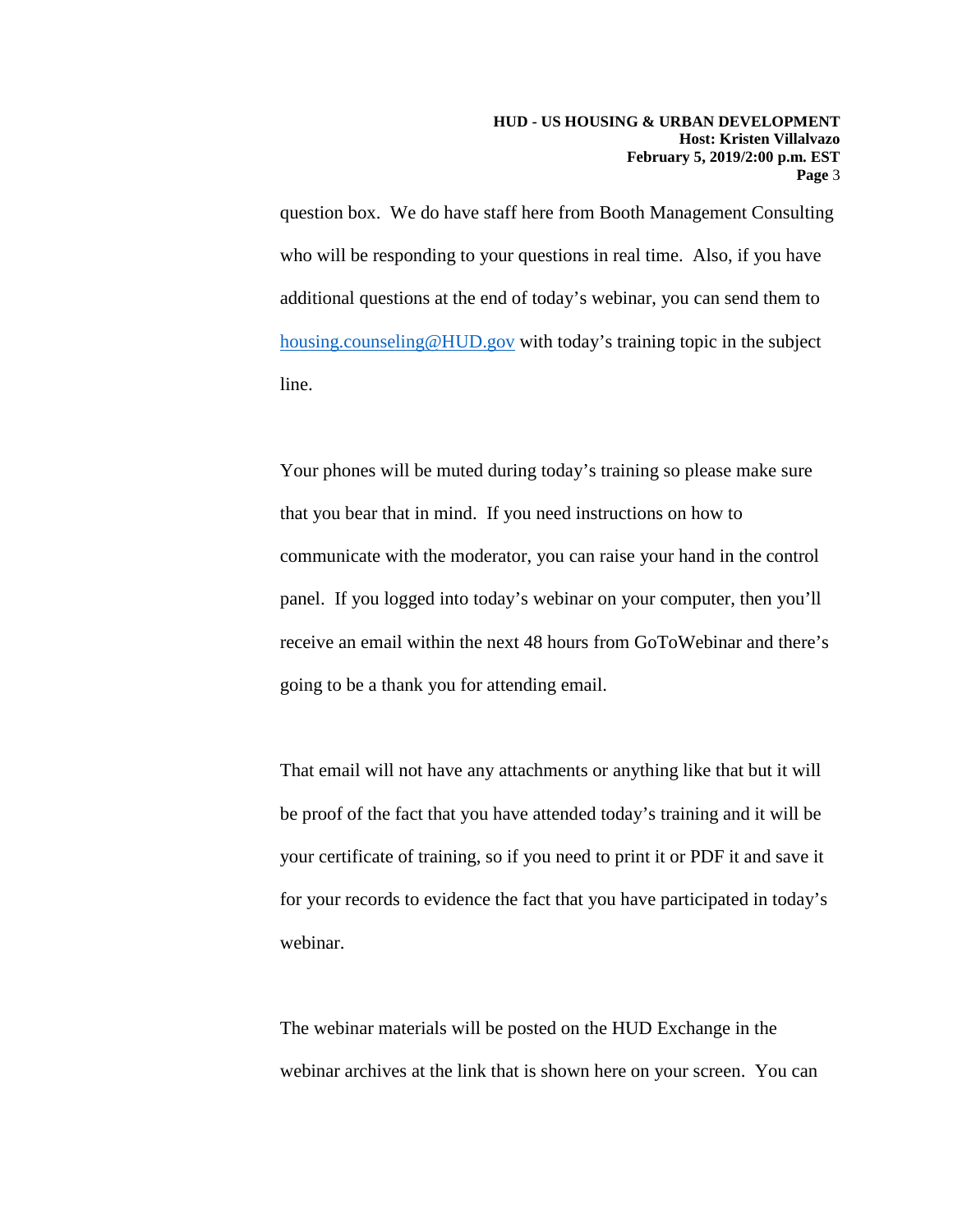search on the webinar archives by date or by topic. If you wish to obtain credit for having attended today's training, you will select the webinar that you attended and click get credit for this training and then it will give you further instructions on how you can get any credit for attending today's training.

I'm Petergay Bryan. I'm the Audit Manager with Booth Management Consulting. Booth Management Consulting is the contracting company that really provides financial and administrative assistance to the Office of Housing Counseling and their grant recipients. Whenever questions come up regarding the financial and administrative side of the grant, then we are the technical experts in that area.

Our training topics today include going over the financial grant lifecycle, so we'll be paying attention to, really, the more financial aspects of the grant. I will talk a little bit about the budget that you submitted for approval during the grant execution package process.

Also, we'll touch on the certifications and the disclosures that you made during that process, the quarterly financial reporting requirements that you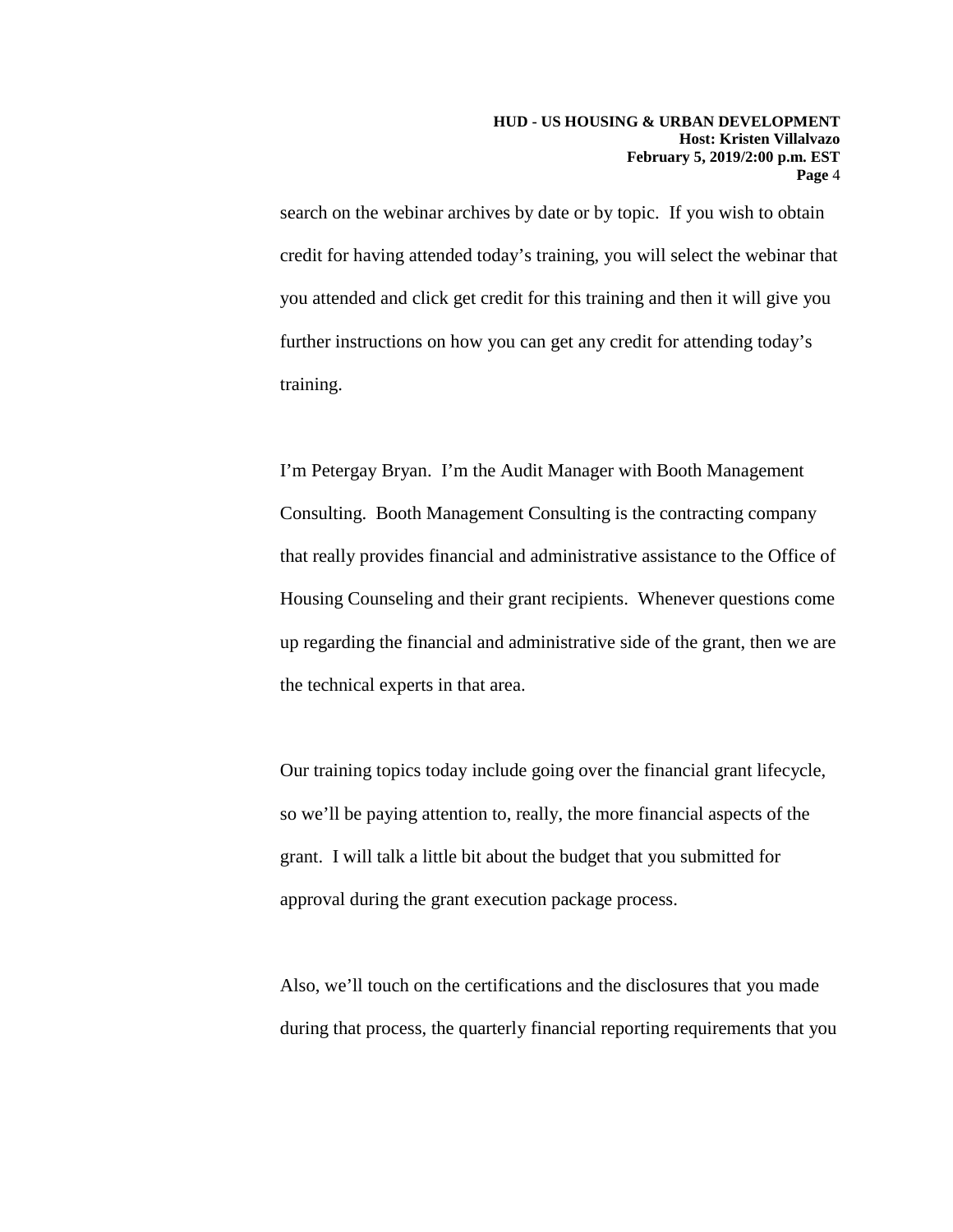are required to adhere to, some acceptable accounting practices, things to remember, and how you can request available assistance.

The financial lifecycle for the grant that you received from the Office of Housing Counseling, it really starts with a NOFA application. That's where the NOFA comes out and you apply for the grant. Then, you receive notification that you have been awarded the grant and in what amount.

The next step is to submit a grant execution package for review. Your HUD point of contact would review that package and once the review process is complete, they'll let you know that you can go ahead and start reporting under the grant or billing under the grant.

There are certain grant reporting requirements. Of course, we're going to talk about those today and you'll also do your request for payment at the same time, and you'll also be subject to an oversight review as a participant in the program.

From the financial aspect, in the NOFA application process, we're really looking to make sure that agencies that participate in the program are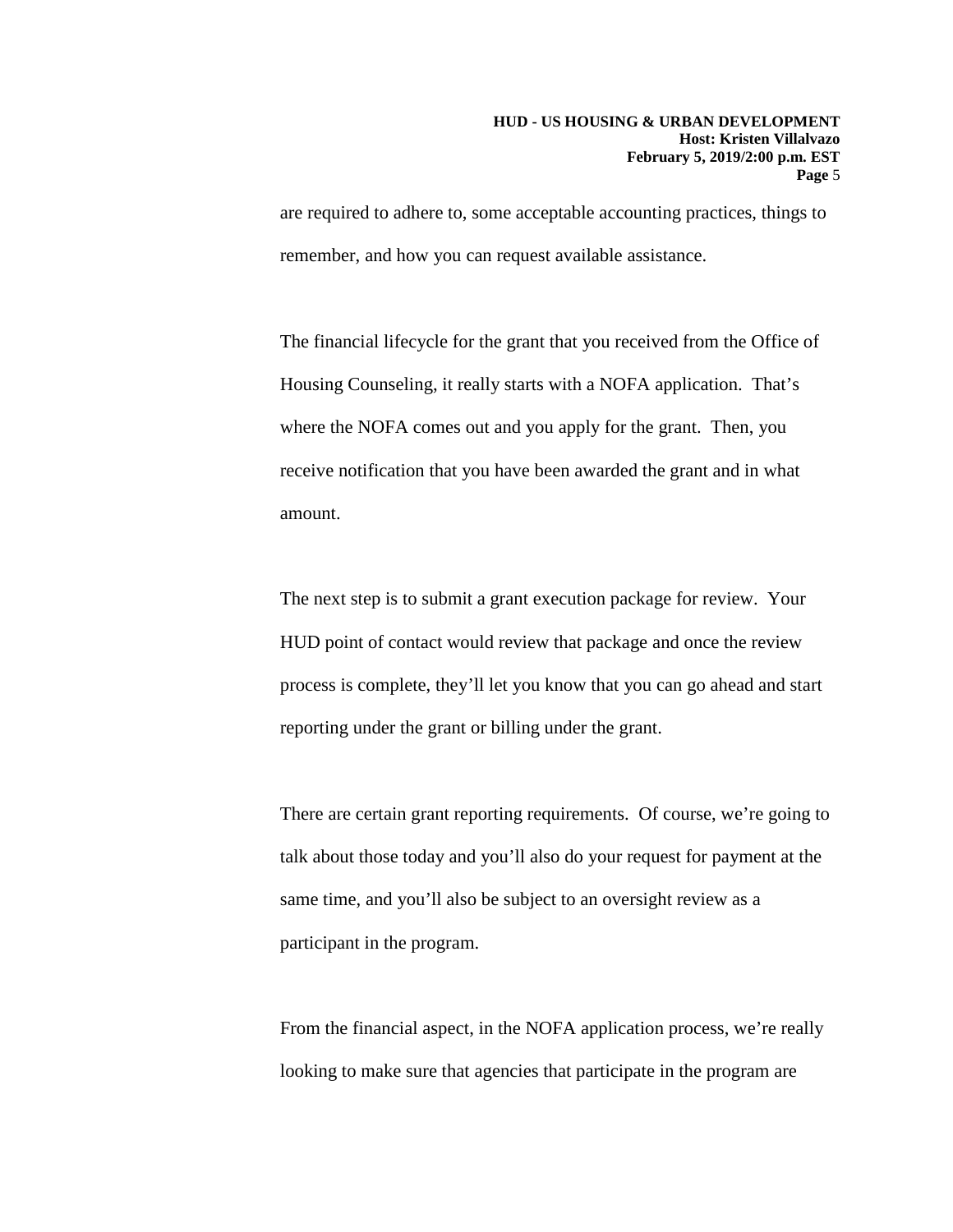capable of accounting for the grant funds properly. We're looking at your accounting systems, any leveraged funds that you may have noted during the process that you would be receiving. Those are some of the things that we pay attention to as well in the NOFA section of the grant lifecycle, and also in making sure that you will be compliant with OMB circulars and the Code of Federal Regulation.

Once the award is issued, we usually direct agencies to pay particular attention to Article 11 of your HUD grant agreement. Article 11 really speaks to what your financial reporting requirements are. It lets you know the due dates and specific items that you are required to submit when preparing your financial report.

Also, you want to pay particular attention to the federal regulations pertaining to the costs that you're submitting for reimbursement.

The grant execution package includes a number of things. First, one of the things that you will do is to make certain disclosures. For example, making sure that your financial management system is capable of properly accounting for the grant and properly producing reports specific to the grant.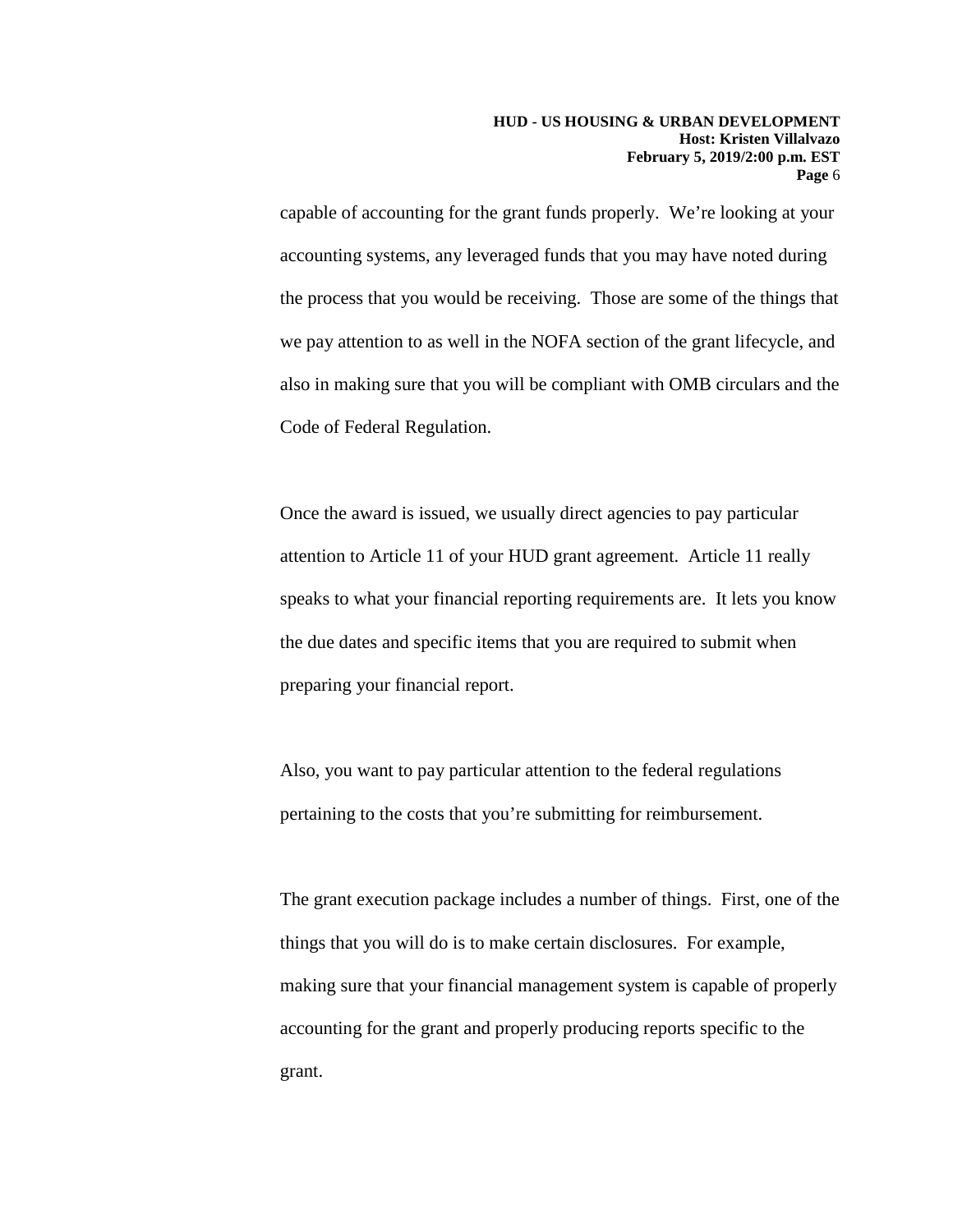You'd also make certain certifications specific to your conflict of interest or even your client management systems that you use, just making sure that those systems are compliant with HUD's requirements.

For agencies that are eligible, and have had a single audit done, you would also be required to submit your A133 information during the grant execution package. Of course, we're going to touch on each of these a little bit more later.

Another thing that you would certify to has to do with your indirect costs. If you have a negotiated indirect cost rate agreement, you'd submit that in the package or if you're electing to use a 10% de minimis rate, you'd indicate that in the package as well, and just how you're planning on calculating those just to make sure that your methodology is sound.

For intermediaries, MSOs and SHFAs, you're also required to submit your sub-allocation listing and your billing methodology, how you plan to build a grant. For all agencies, you are required to submit a budget. Pretty much, you're spelling out specific items that you're going to be submitting for reimbursement during the life of the grant.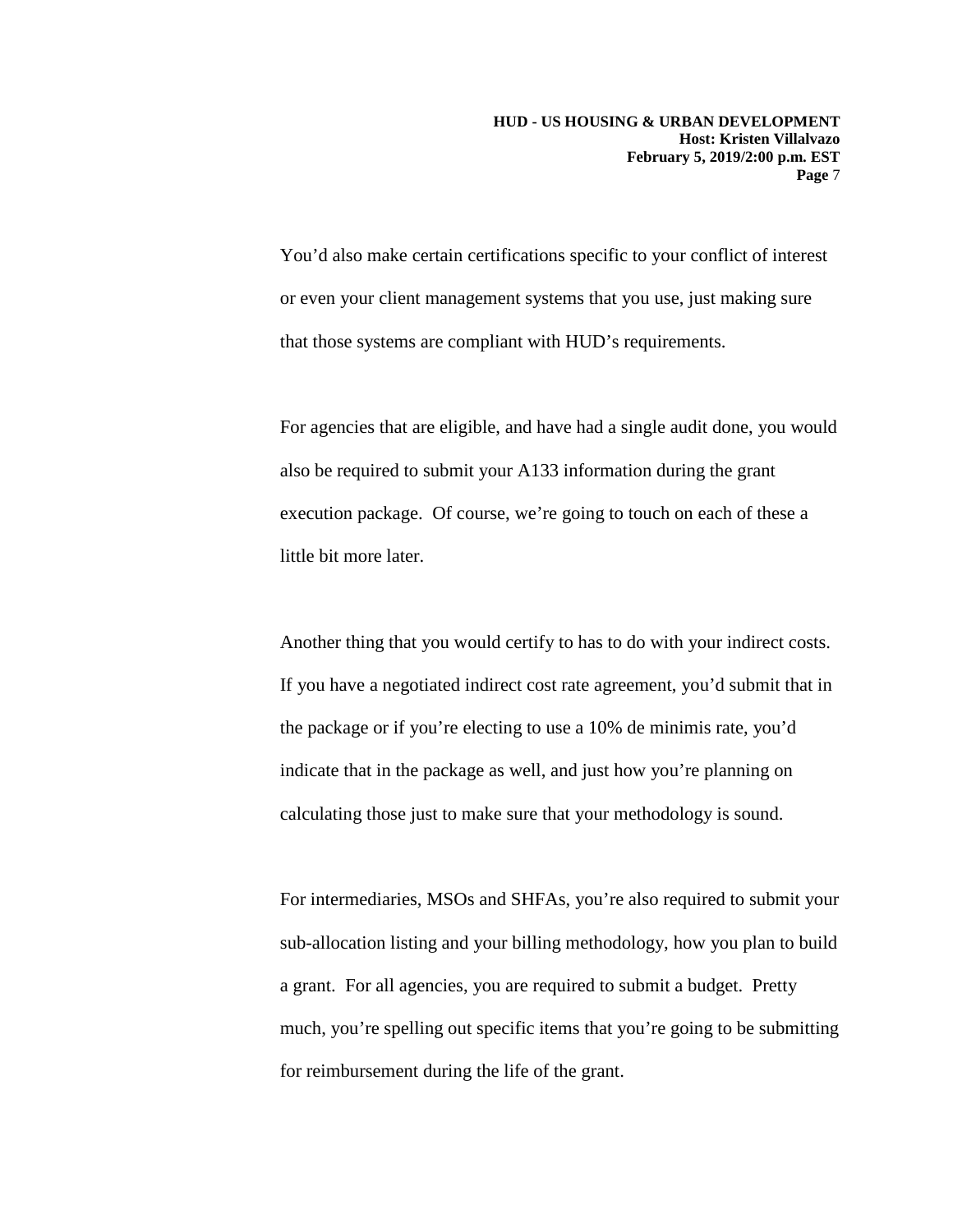Once that package is reviewed and approved, you would be able to start requesting payments and submitting quarterly financial reports. Things that we're looking for: you want to make sure that your grant reporting is signed by the authorized officials. You also want to make sure that you're adhering to Article 11 of your HUD grant agreement and also for intermediaries, MSOs and SHFAs, you want to make sure that you're including your sub-allocation information, administrative cost information, your billing methodology, as well as your SF-425.

In conjunction with your financial reporting, you should be doing a request for payment. The request for payment is done through the eLOCCS system. It should be done by an authorized official. The drawdown should match up to the quarterly financial reports that you're submitting, and you should also make sure that you're maintaining proper supporting documents for any cost that you're submitting for reimbursement.

Then, the final phase would be an oversight review. This could be in the form of a financial analysis where we're just looking at the quarterly financial report for accuracy and completeness or a full financial and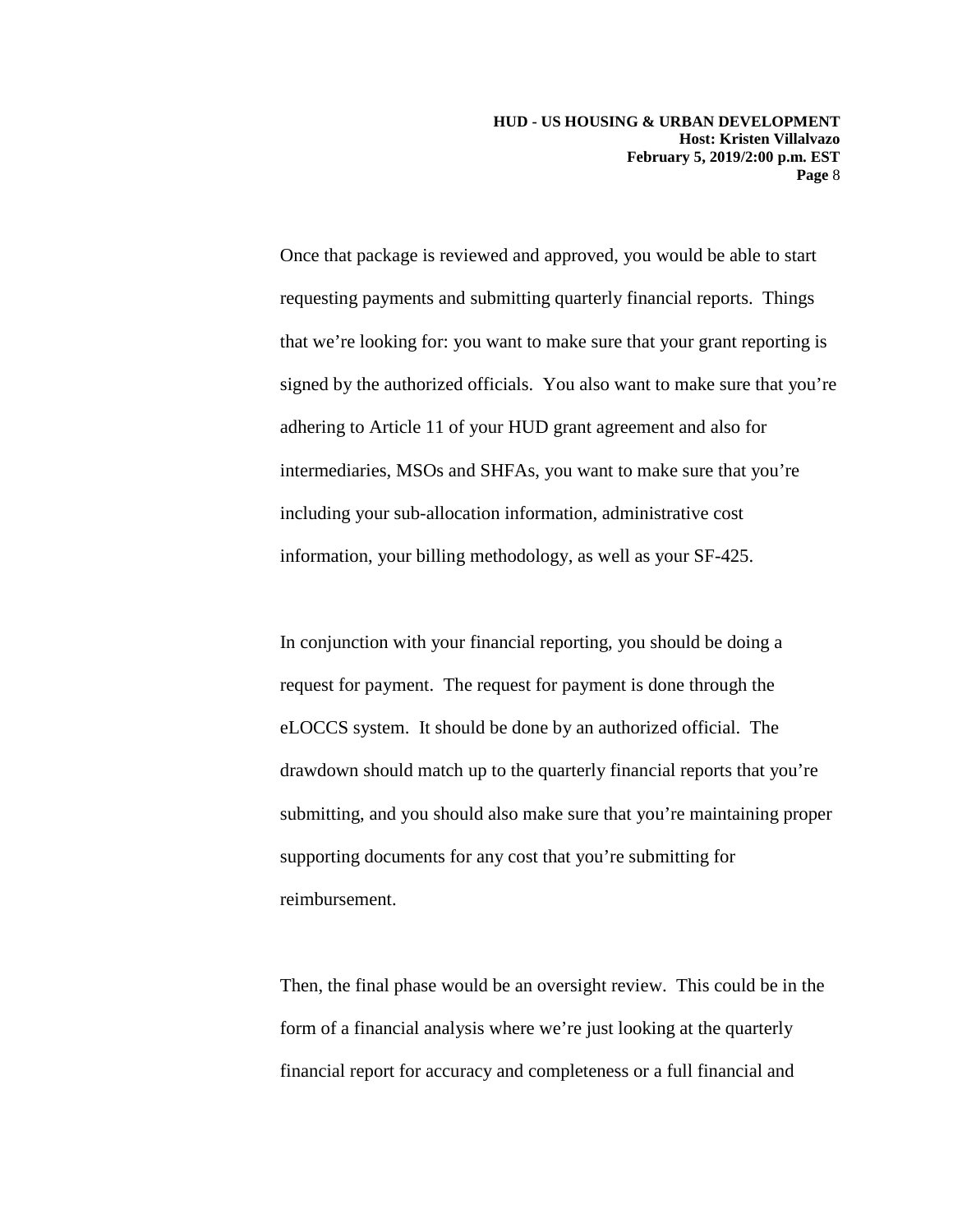administrative review, which is a bit more extensive. Usually we come onsite, we make sample selections, we test those to make sure that you have the proper supporting documents, we're looking at your internal controls, segregation of duties, policies and procedures or key business process areas and things of that nature. For the rest of the training, we'll go through these steps in depth.

In the budget that you submit to HUD during the grant execution package review, first and foremost, you have to make sure that it stays on the award amount. You want to review your HUD grant agreement, see the amount that you are awarded and make sure that the budget does not deviate from that. It should not be less, and it should not be more. It should reconcile without error.

You can use the form, 424-CB to prepare your budget or any other acceptable format but you just want to make sure that it includes all of the line items that you're proposing, that you'll be submitting for reimbursement and you also want to make sure that it includes the assumption for each line item, and that it's signed by an authorized official.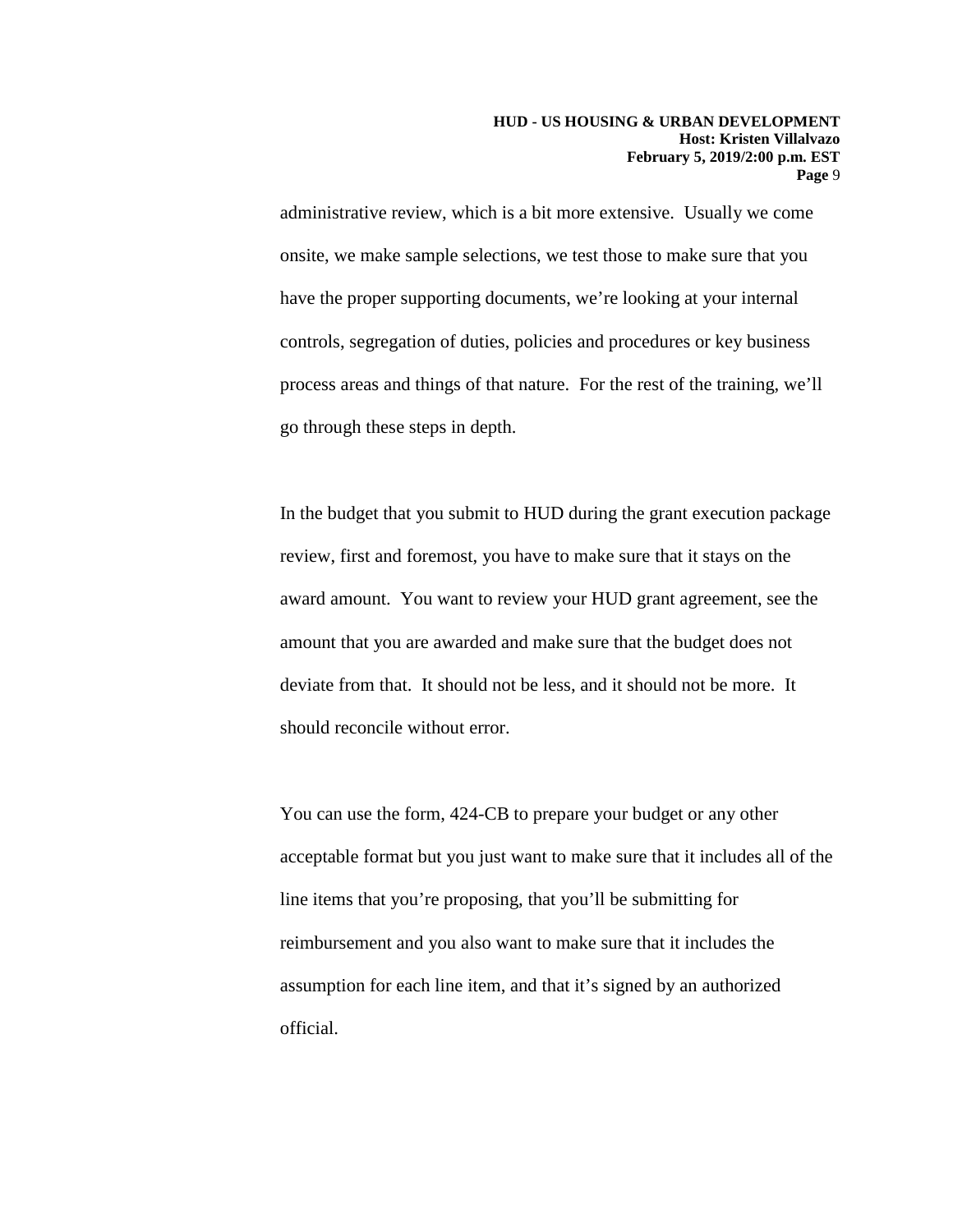In itemizing your budgetary line items, you want to make sure—look at what costs that you're going to be submitting for reimbursement. Typically, costs that are submitted are salaries, fringe and other benefits, travel, training, marketing and outreach and indirect costs.

I believe in the PowerPoint document that was sent out either yesterday or today, it included equipment. Please make a note that equipment is no longer reimbursable as a direct cost line item. The new HUD grant agreement specifies salaries of fringe and other benefits, travel, training, marketing and outreach and indirect costs as the costs that you quote. And, outreach as the direct costs that you can submit for reimbursement, and then anything else would really be captured as indirect cost.

Also, in your budget, you want to make sure that you're including your assumptions to support the budgetary line items. For your salaries, you want to make sure that these are based on the actual amounts that you're going to be paying the housing counselors or the employees. Any administrative personnel that you may have included in your budget, you want to be sure to justify that because typically, admin personnel are included—their billing time to multiple grants and you can't really submit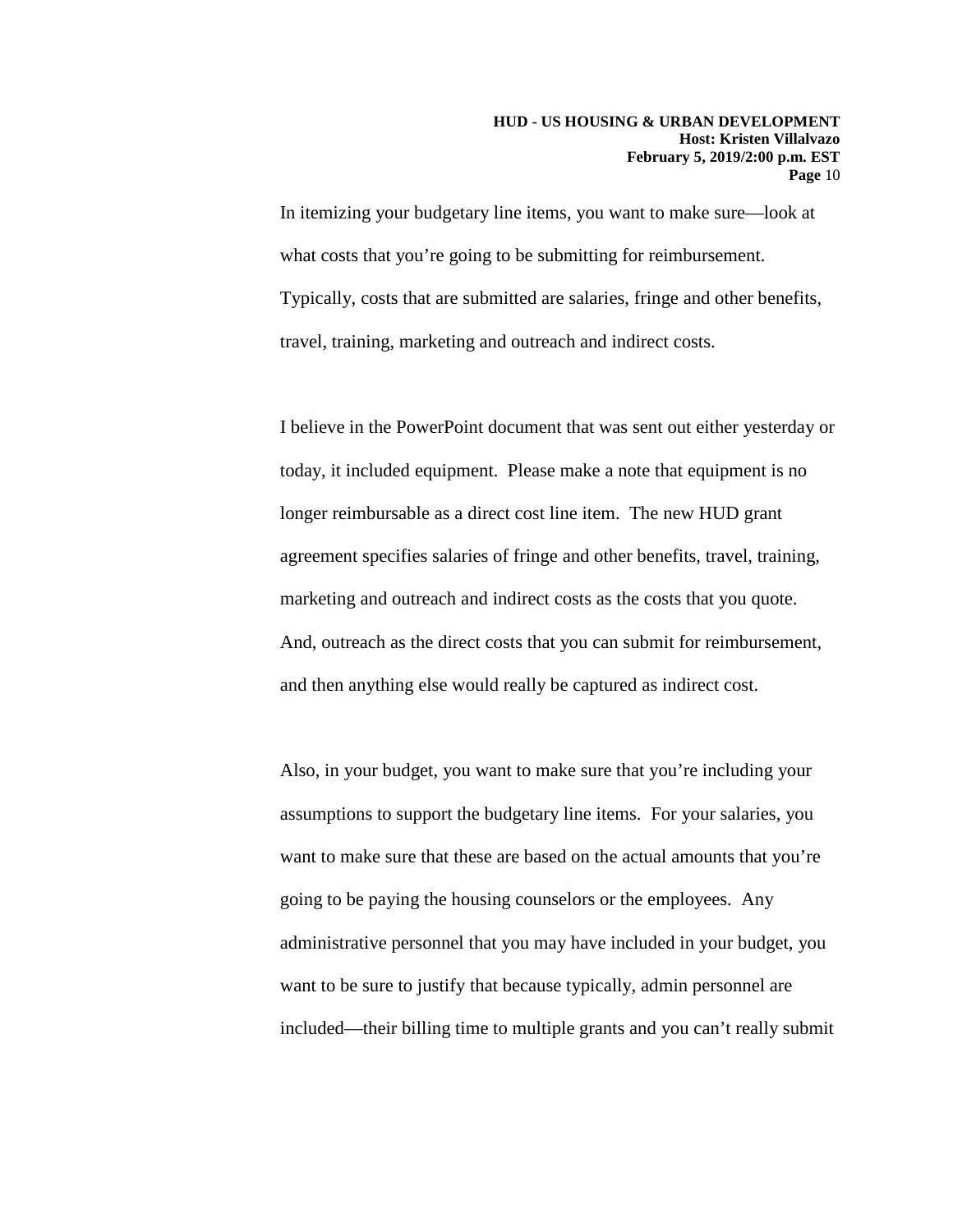their salaries for reimbursement as direct costs without proper justification.

Maybe the admin person is also responsible for doing the quarterly financial reporting or they provided some direct service related to the grant, you just want to include that justification in your assumptions for your budget.

The fringe amount that you include should be based on annual amounts and then you can just calculate how much you'll be billing each quarter based on the annual amounts. Of course, you can use historical data to determine what that would be.

For indirect costs, there are only two allowable methods for charging indirect costs to the grant. The first one would be if you have a negotiated indirect cost rate agreement. During the application of the grant execution package review, you would send a copy of your negotiated indirect cost rate agreement to your HUD POC for review.

Your HUD POC would look at that and make sure to note what the rate is and they would also look at what the base is that is specified in the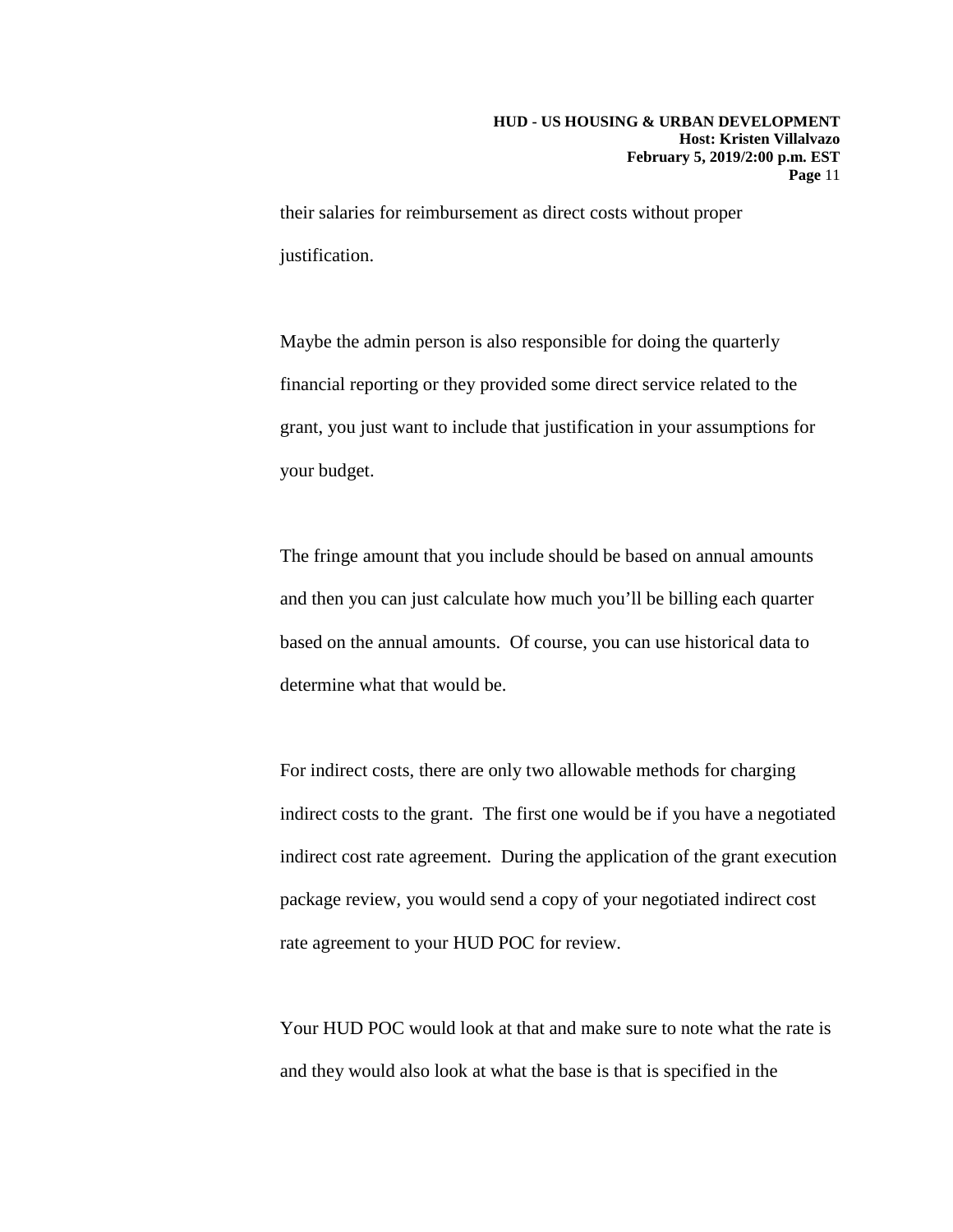agreement, as well as the period to which it's applicable. Then, they would do a recalculation to make sure that whatever the amount is on your budget for indirect cost, it matches up with what your NICRA or what your agreement specifies.

The other method that you could use is the 10% de minimis rate of modified total direct cost, so in the grant execution package application, if this is what you were choosing to do, you would certify that you haven't received a NICRA before and that you are eligible to use this 10% de minimis rate.

Then you'd have to go a step further and define what you're including in your modified total direct cost because not all direct costs fit that description. It has to meet the description of modified total direct costs and then you would apply the 10% de minimis rate to modified total direct cost and then show that line item on your budget.

These are some of the things that are looked at during the grant execution package review, whether by your HUD POC or if your HUD POC referred us to review this information, these are the things that we're looking at.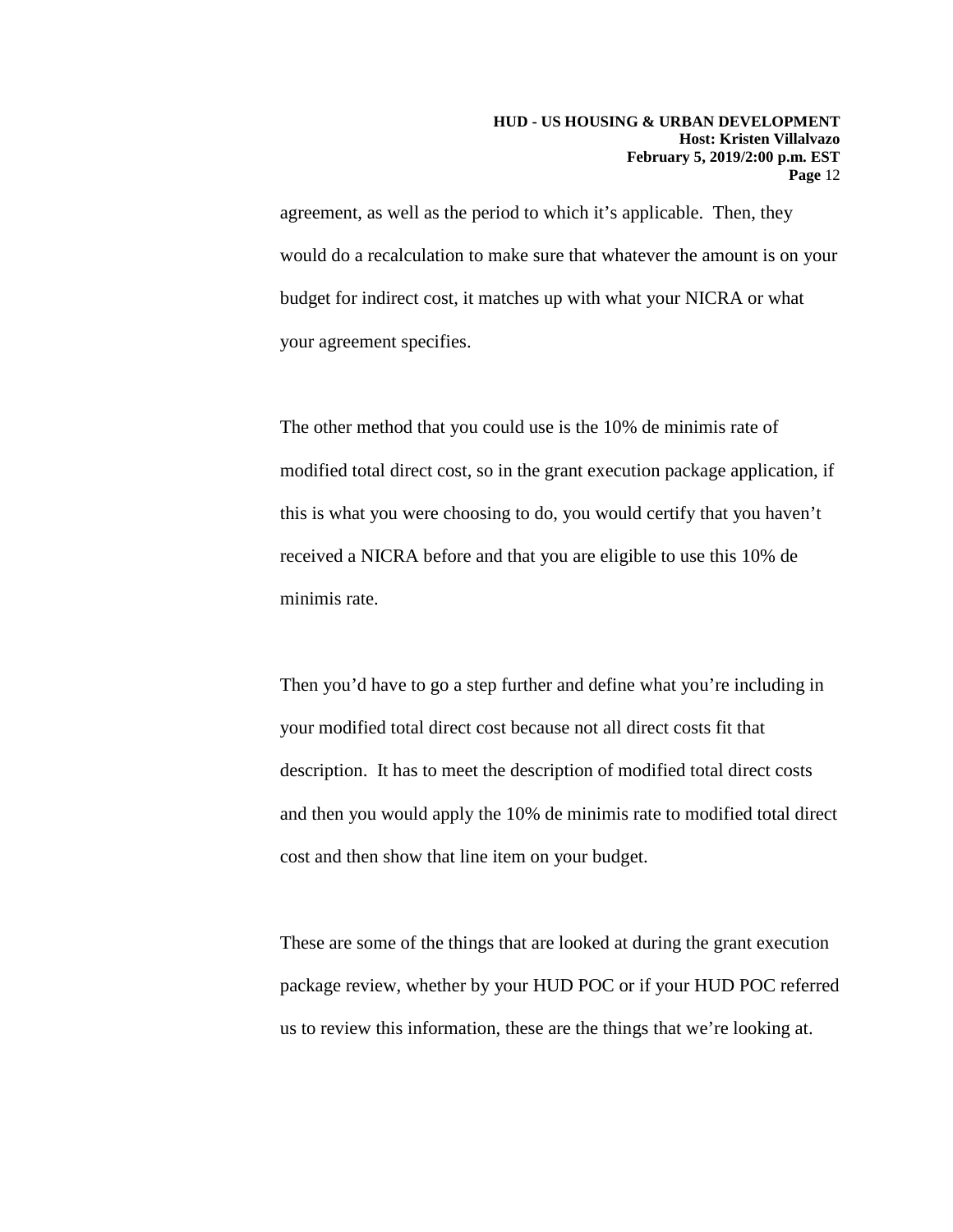We're making sure that you're calculating, especially the indirect costs, properly initially, so that as you go forth in submitting your quarterly financial reports and your costs for reimbursement, the methodology is correct because we've already done the legwork in the grant execution package application.

The rate that would be used would also be shown in block 16 of your HUD form 1044, so whatever your NICRA states, it would be in block 16 or if you're using the 10% de minimis rate, it should be shown there as well.

The budget that you submit for approval during the grant execution package, it should be based on allowable costs only. We usually refer agencies to the Uniform Grant Guidance, Part E which talks about costs that are typically eligible for reimbursement under federal programs.

Note that the federal agency has the authority to put further constraints on agencies. Even though the Uniform Guidance may have a variety of costs that are typically allowed for reimbursement as direct expenses, HUD may put further constraints on you and say, for this particular grant, we're not accepting specific costs for reimbursement as a direct line item.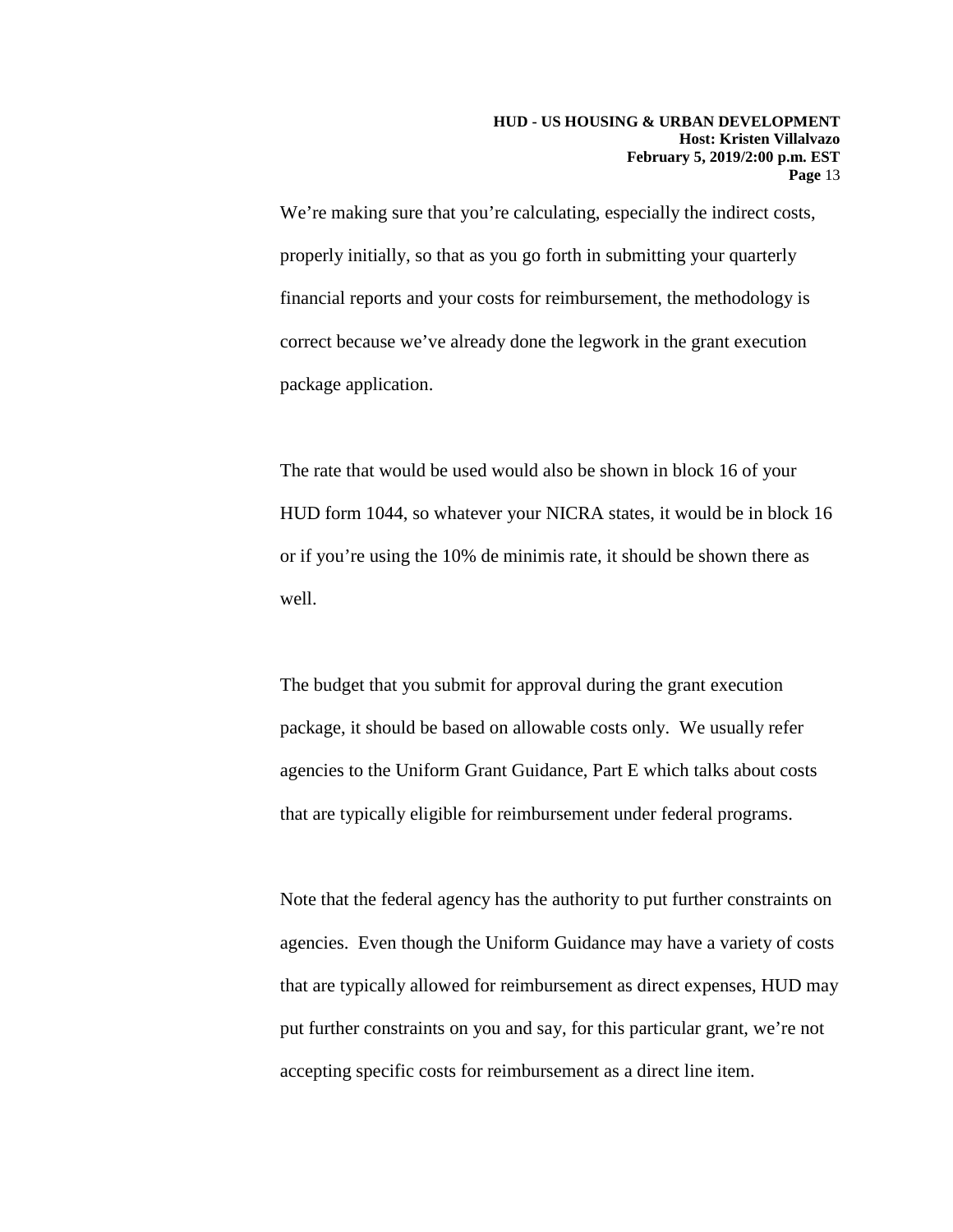An example of that would be in the past, HUD would have allowed you to submit supplies or equipment costs for reimbursement as direct expenses that you incurred for the program, but that is no longer allowed for this FY18 grant year. You want to pay particular attention to that.

Again, all of this information is in your HUD grant agreement so if you weren't aware of that, be sure to refresh yourself by reading the grant agreement and communicating with your HUD POC and making sure that your budget doesn't include any unallowable costs.

Once you've submitted your budget during the grant execution package review, and your HUD POC approves the package, and approves the budget, then that is a budget that you should be working with for the period of performance of the grant.

You want to make sure that you're not deviating from what you proposed in your budget. If there are going to be any deviations, then you must request prior approval from your HUD POC. You have to do that in writing, so what you would do is submit a revised budget to your HUD POC for review and have them review that and approve that before you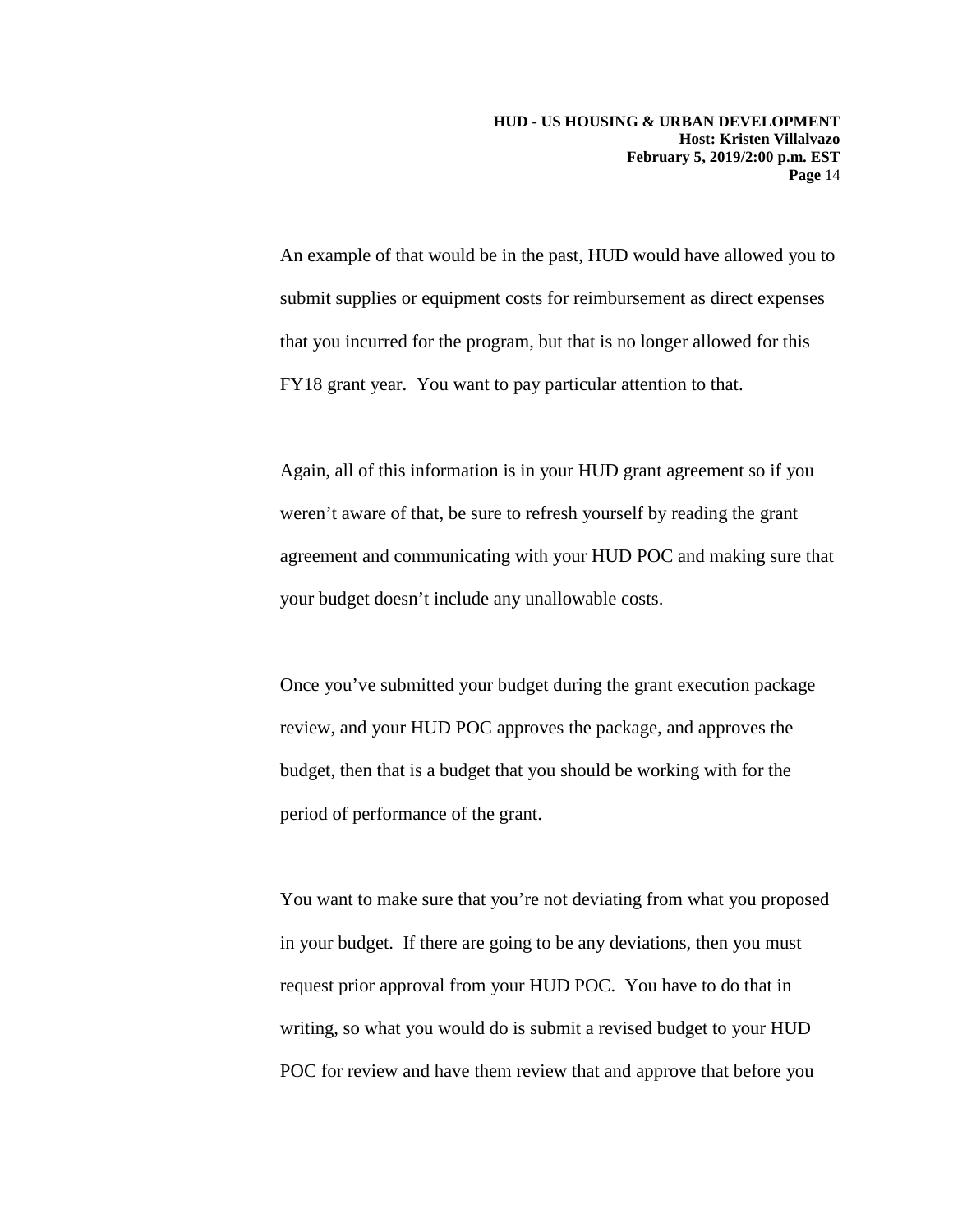can make any deviations from what was agreed to during the grant execution process. Another thing is that you want to make sure that it's signed and dated by the authorized official at your agency.

For intermediaries, MSOs, and SHFAs, there are additional requirements for these types of agencies just because they have to report not just for themselves, but for their sub-grantees or branches. One of the things that you are also required to submit is an updated listing of your sub-grantees or your branches that you're going to be allocating funds to using the OAC grant funds. You want to list each agency or each branch and document the amount that you're going to be allocating to each of these agencies.

If any of them are based on a fixed fee per counseling-type session, you will want to make sure that you also include your methodology for that. How did you come up with these fixed fee line items and how were they calculated? Make sure that that is agreed to during the budgeting process so that you can therefore for the life of the grant make sure that you're following what was agreed to during the grant execution package review.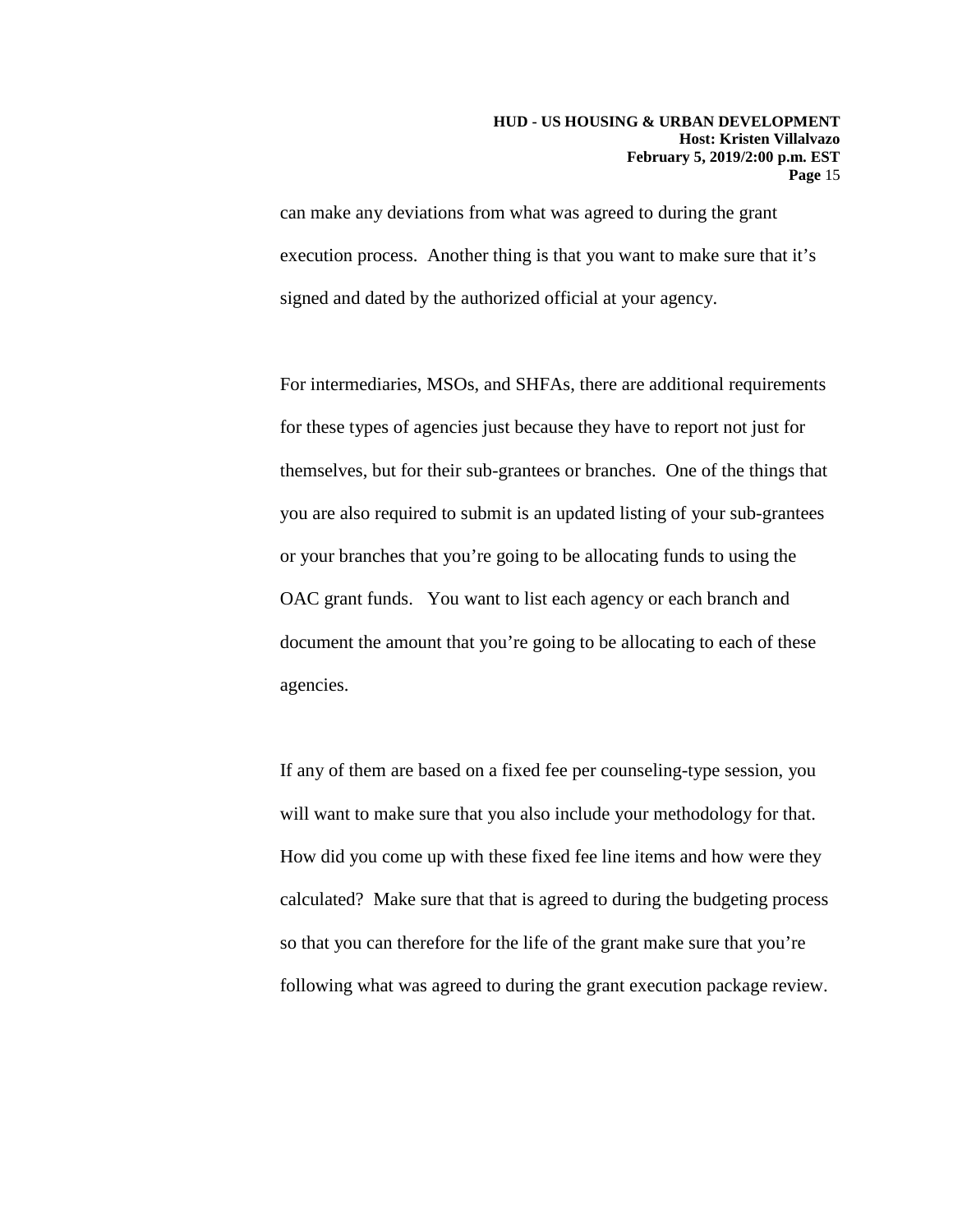Also, for any administrative funds that you may have—and administrative funds are really funds that you then pass through to your branches or your sub-grantees—you have to itemize these. You have to break it out in salaries, fringe, training, and travel for the period.

The billing methodology should also be submitted. Here's where you're going to let HUD know what is your plan for reimbursing your subgrantees or branches? How are you making sure that you're capturing the funds properly? How are you going to make sure that you capture the funds properly during the period of performance? And making sure that you have the information from your sub-grantees or your branches in enough time to then report timely to HUD.

If you're using any formulas, you want to make sure that any formulas that you're using is properly explained and that you're breaking out any hourly rates that you're using for any of the housing counsellors. If you will be using a fixed fee type reimbursement, then you want to explain the process that your agency has in place to make sure that the fixed fee line items the costs that you're submitting for reimbursement, they don't actually exceed the actual costs that you incurred for providing those types of services.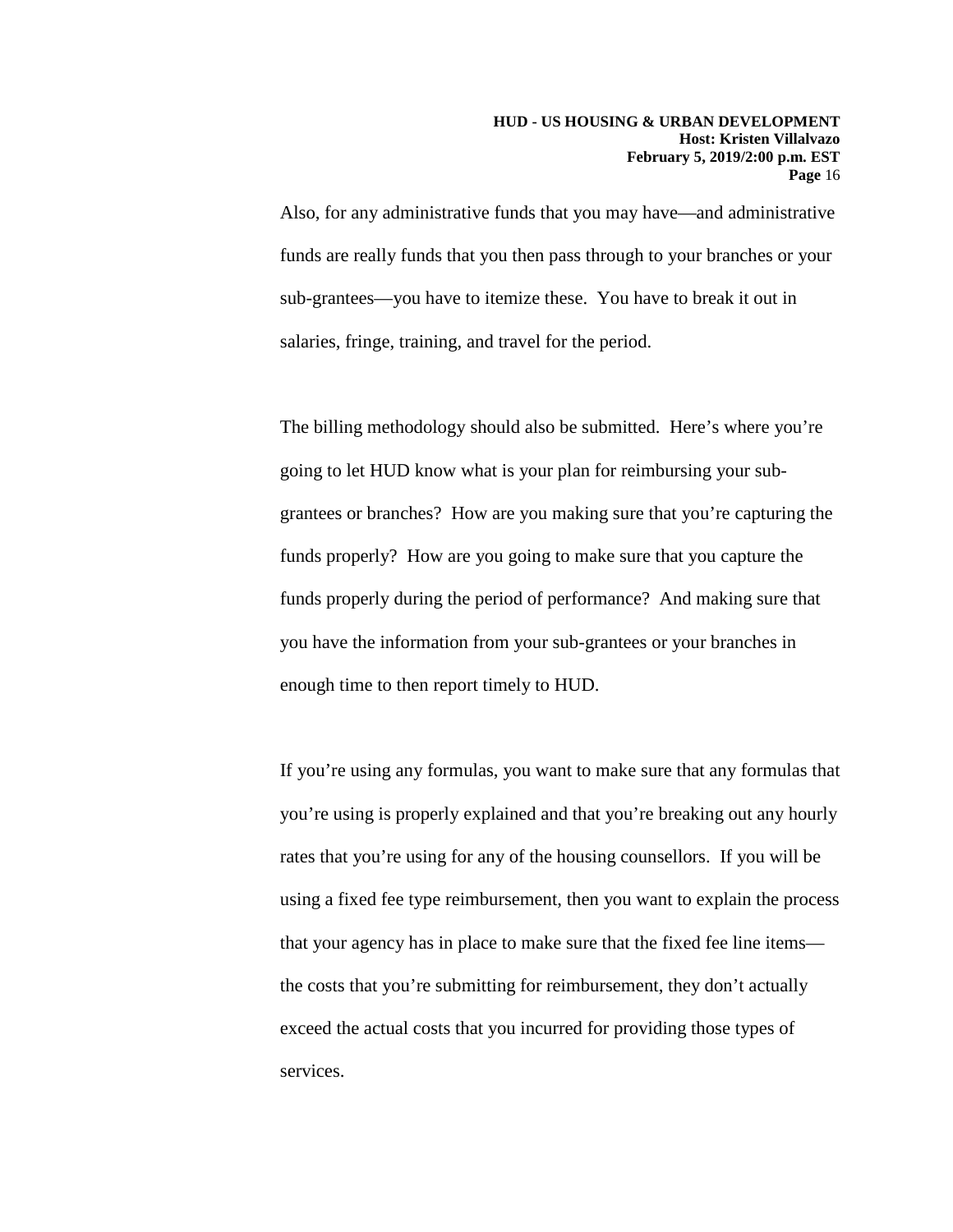As I mentioned before, there are certain disclosures and certifications that you make during the grant execution process. One of them has to do with the financial management system. The 2-CFR, Part 200.305 [ph] of the Uniform Guidance, it talks about a financial management system, what it is, what it looks like, and things like that—pretty much your financial management system. We pay attention to whether or not your agency's able to account for the HUD OAC grant properly. Do you have a separate fund that is set up for managing the HUD funds? Can you show transactions related just to the HUD grant program? Are you reporting transactions timely, accurately? Do you have internal controls over the accounting transactions that are related to the HUD grant? These are the things that we look into when we talk about your financial management systems. And it also includes the policies and procedures that you have in place to make sure that everything runs smoothly and that it's efficient.

The next thing that you certify to is the fact that you have proper internal controls in place to manage the grant. Here we're talking about: Do you have proper segregation of duties or is it just one person who is processing all of the transactions, handling the funds, and things like that for the housing counseling program? How are you making sure that there is no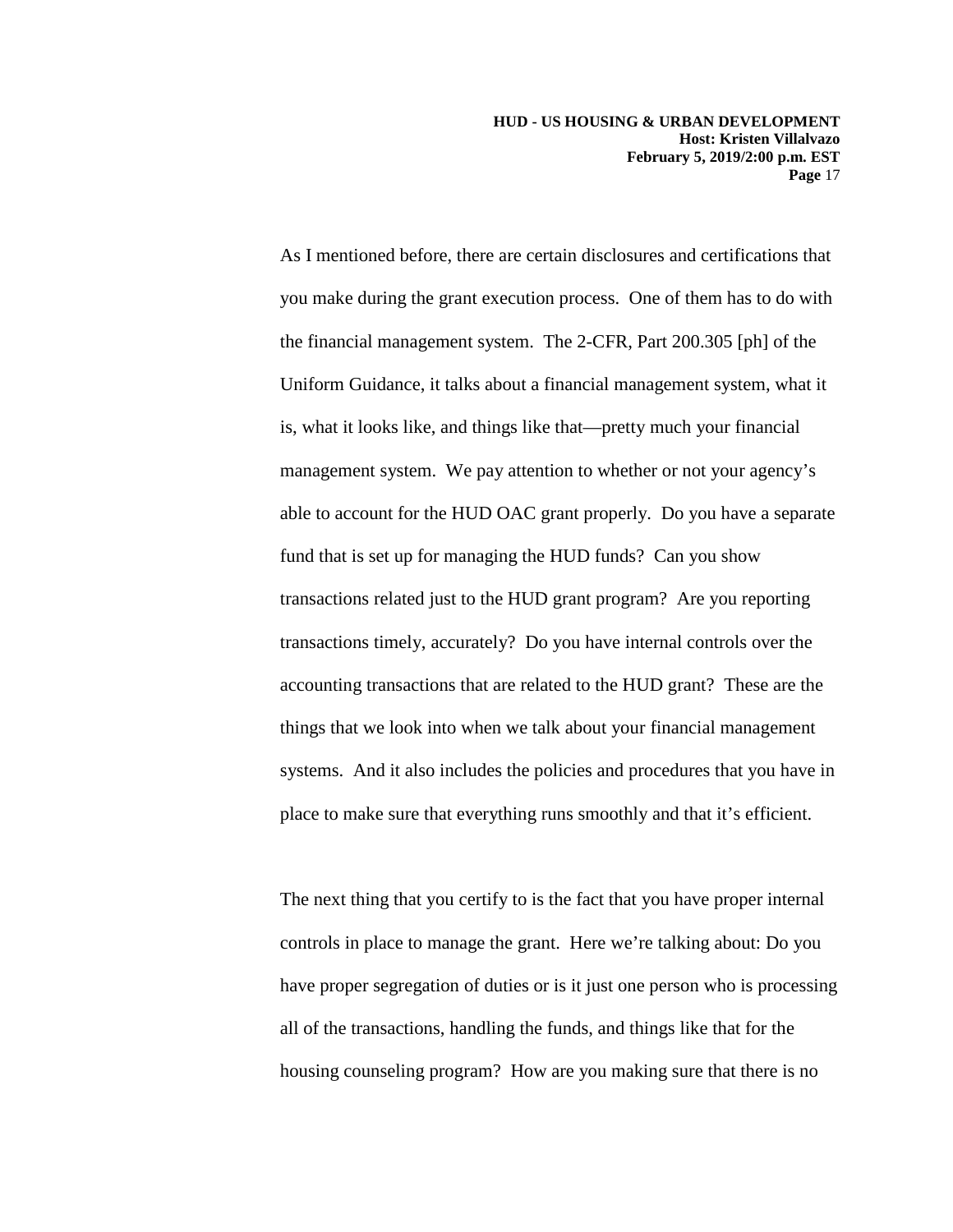fraud, waste, and abuse in your agency as it relates to the housing counseling grant program?

This also has to do with the policies and procedures that you have in place, any mitigating controls that you have implemented, any audits or reviews that you do to make sure that your internal controls are operating effectively. Then you also certify to the fact that you are a non-major, nonprofit corporation.

Now for the financial requirements of the housing counseling grant from HUD, the first thing you want to note is the period of performance. Please note that the period of performance is October  $1<sup>st</sup>$ , 2017, through September  $30<sup>th</sup>$ , 2019. That is actually pretty much two years, so any eligible costs that you have incurred during the period of performance can be submitted to HUD for reimbursement. For the period of performance ends this year, September  $30<sup>th</sup>$ , 2019, but if your agency realizes that, hey, we won't be able to incur all of the costs during this timeframe and you need an extension to the period of performance itself, then you must submit a request to your HUD POC in writing no later than 30 calendar days prior to the expiration of the period of performance.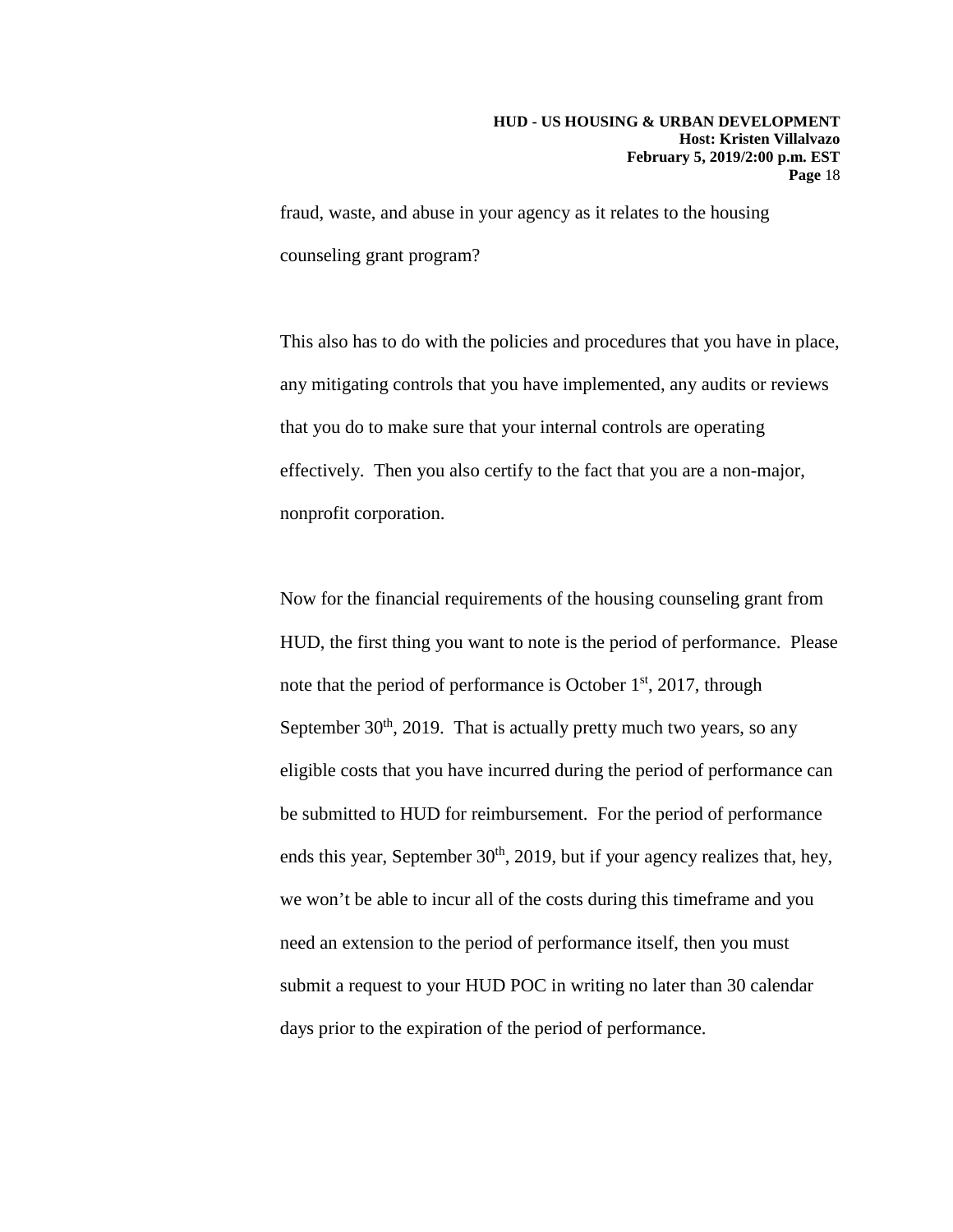So the period of performance ends September  $30<sup>th</sup>$ , so by the end of August 2019, you would have had to submit a written request to you HUD POC justifying, at least letting them know that you will not be able to incur all of the costs for the grant during the specified time. You'll let them know what reasons are causing you not to be able to incur the costs during the time and give them a timeframe within which you feel you will be able to incur all of those costs.

Again, the extension has to be in writing, so your HUD POC would respond to you also in writing. They're the only ones who have the authority to extend your period of performance. They may approve it on a one-time extension for good cause and it's on a case-by-case basis, so you really have to articulate and justify your reason for needing to extend your period of performance.

For agencies that have program income, which is income that you earn for the housing counseling program at your agency, specific to the HUD grant, you are required to use the deduction method to calculate your program income and pretty much what that means is that you're going to offset the income that you receive to the total expenses for the program. An example we have here, perhaps your agency's housing counseling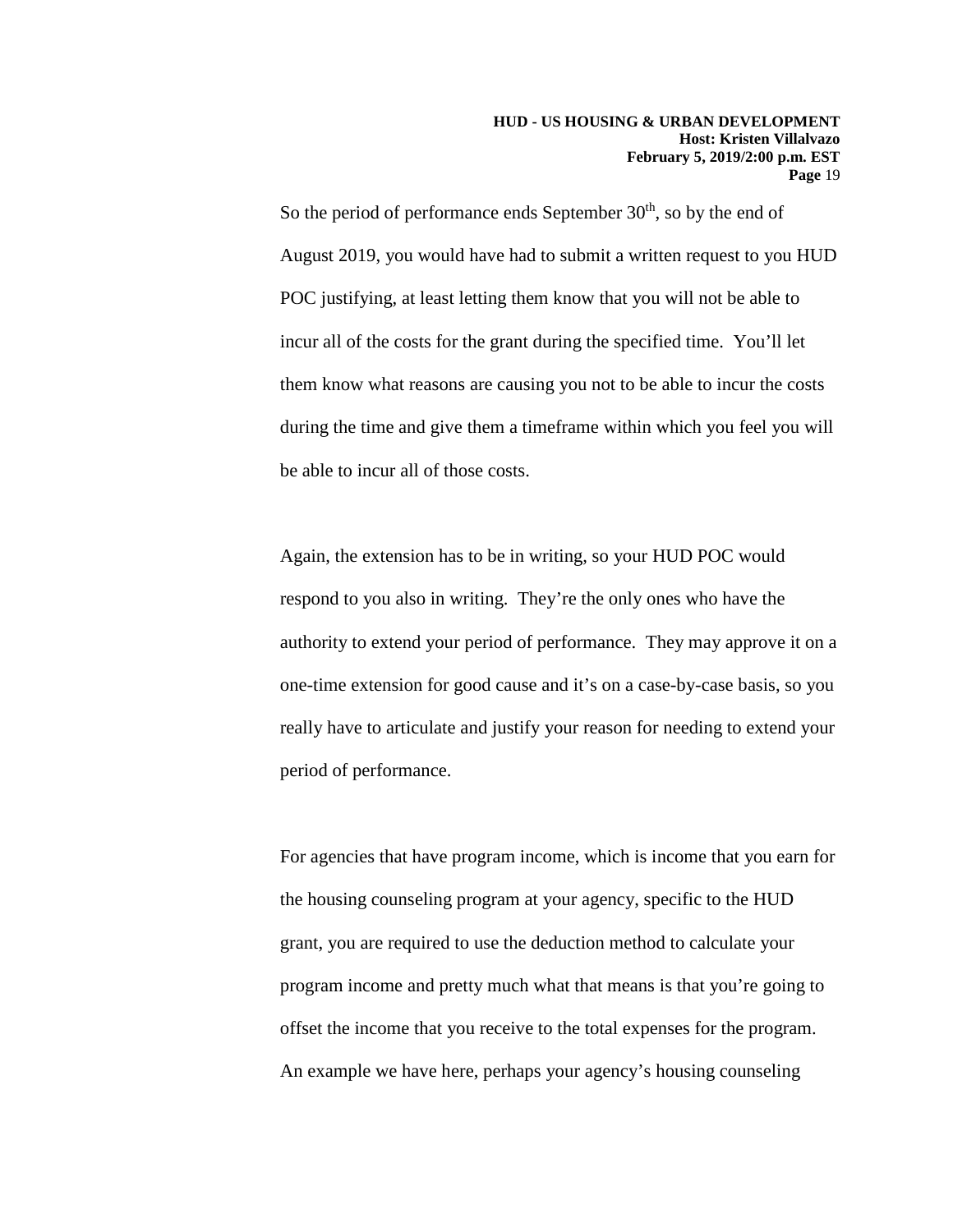budget is \$200,000 for FY18 or the grant year '18, but your agency earned program income of \$20,000. You just want to make sure that you offset the \$200,000 by the \$20,000 and you're not billing HUD for more than \$180,000 for your housing counseling grant program.

Leverage funds, this is another thing that we pay attention to as it relates to the financial aspects of the grant. Leverage funds are really any financial commitments that you have towards your housing counseling grant program. It can be in kind or it can be cash or financial, and it can come from nonfederal sources. If it's something in kind that you receive, you want to value the total value of that in kind gifting or leverage funding and make sure that you're measuring that at fair value and recording it in your Housing Counseling fund that you have set up. You want to make sure that you are tracking it each period and any cash that you receive, you're recording those transactions in your accounting system so in case you get selected for a review, these are some of the things that we're looking for.

We look to see what funds did you state that you were going to be receiving as leverage funds during the NOFA process and we're looking to see that you actually did receive those funds. We're taking it a step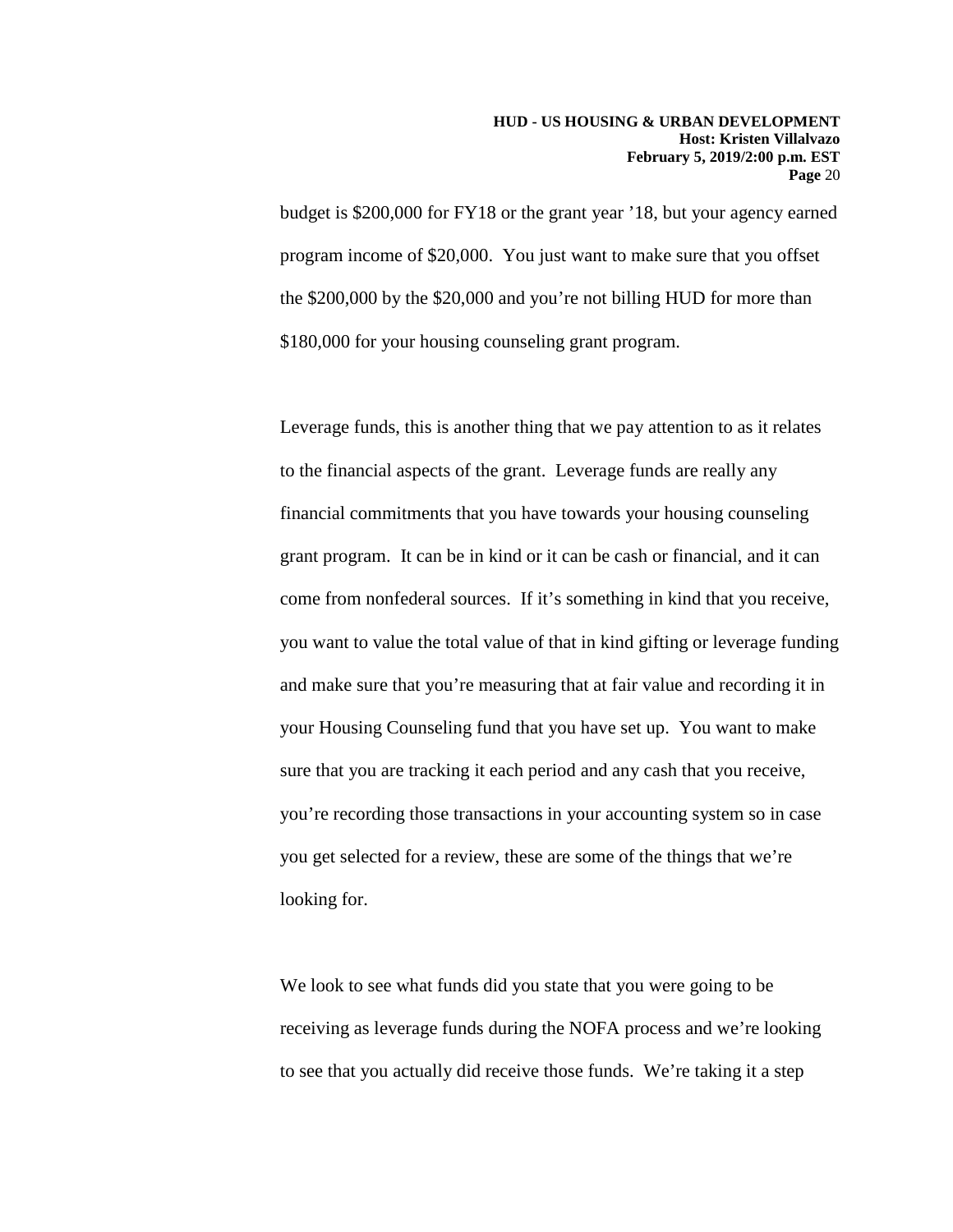further to see how those funds were tracked and recorded in your accounting system and if it was done properly. Any supporting documents that you're maintaining on file for the leverage funding, we're reviewing those as well.

For agencies that expend over \$750,000 in federal funds during their fiscal year, they're required to have a single audit performed. This is the OMB A-133 audit. You have to have a single audit done within nine months after your fiscal year end and you have to make sure that you're submitting that to the federal clearinghouse. When we conduct our reviews, these are things that we look at. We're reviewing your single audit report to see if there is anything that stands out there—if you have any findings or if there are any negative financial indicators, we're reviewing that.

We're also making sure that it was completed timely, so it should have been done within nine months after your fiscal year ends, so we're looking at your report date. We're also looking to see if you submitted it to the federal clearinghouse, so you want to make sure that you're adhering to those requirements.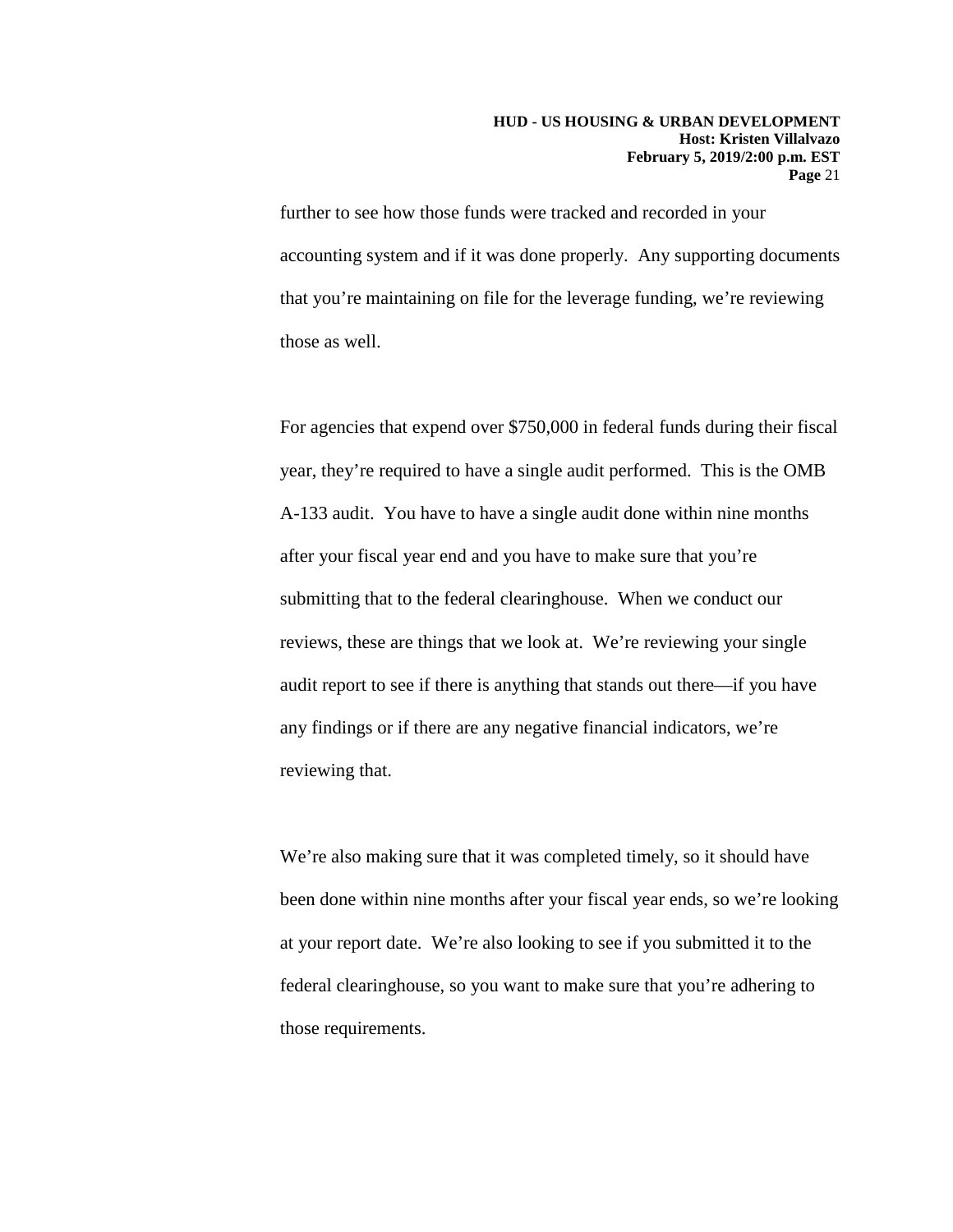For agencies that did not expend over \$750,000 in federal funds, then you are required to have a financial statement audit done at your agency at least every two years. Like in your grant application process or when you get selected for review, we're asking you guys to submit a copy of your audited financial statement report. That's if you didn't have a single audit report, where again we're looking for any negative financial indicators or any findings that you may have that would have impacted the housing counseling grant program, so that we can better assess your ability to financially perform under the grant.

Note that the financial statement audit report is for agencies that haven't had a single audit done.

When it comes to internal controls, some of the things that we look for are segregation of duties. We want to make sure that there are proper segregation of duties in place at your agency so that you can properly account for the grant. A lot of times for the smaller agencies, they're not able to fully segregate certain duties, but there are mitigating controls in place. So we do take a look at those mitigating controls as well.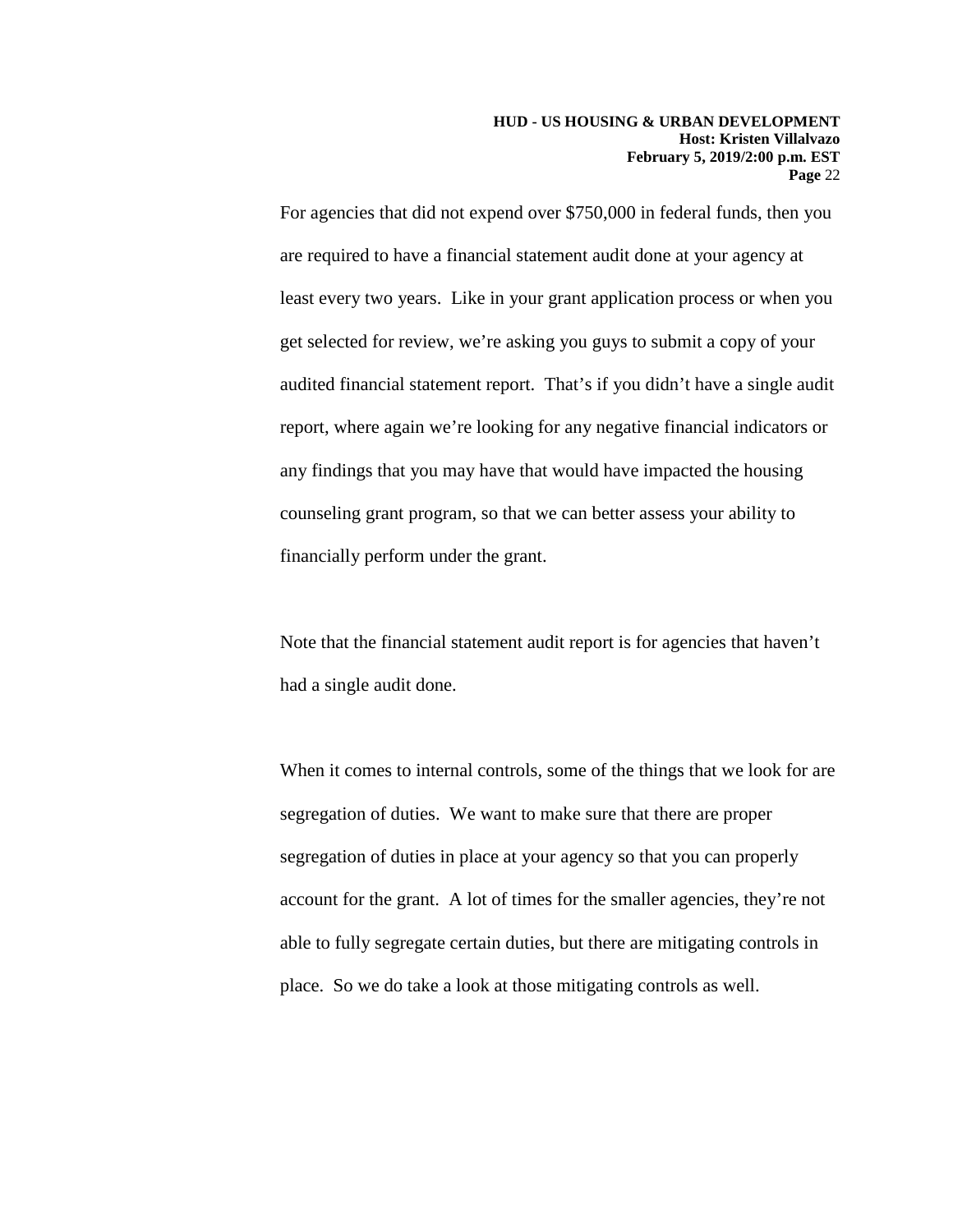It also has to do with your approval processes, so for example, any costs that you're submitting for reimbursement, whenever we look at those, we're looking to see what your approval process was for procuring the item and then also approving the payment, recording transactions in your accounting system, reviewing what was recorded in your accounting system, any reconciliations that you do, and things like that.

We also look for your policies and procedures that you have over the key business process areas. That could include any timekeeping policies and procedures that you have, personnel activity reporting, like what is your policy for making sure that work performed by your employees on the housing counseling grant program—how do you make sure that that time that they spent providing the services gets charged to the grant properly? Any cash receipts and disbursements for the program—how are you handling these? Your cash management cycle. Procurement—if you're using HUD funds to procure goods or services, are you making sure that you're compliant with the uniform guidance requirements? Do your policies and procedures talk about the methods of procurement based on the various thresholds? If you will be doing expense reimbursements, perhaps for travel or for any training costs, what are your policies for that? What documents are you requiring your employees to maintain on file for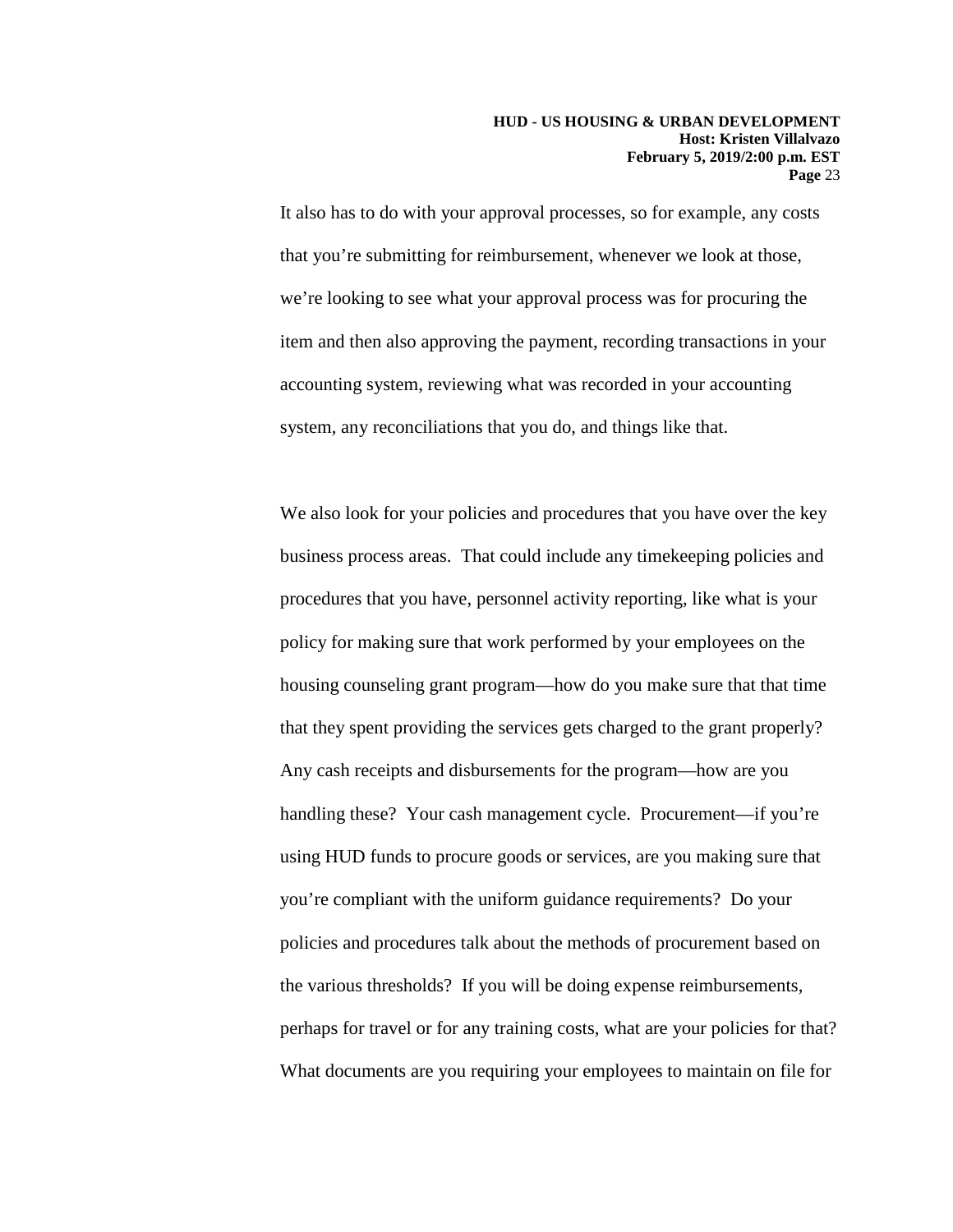expense reimbursement? You have to make sure that they have training certificates, copies of their receipts, or if they stayed at a hotel, are they making sure that they keep a copy of the invoice that they received from the hotel, and things of that nature.

Also, are there any travel requests that have to be done prior to the travel and per diem—how are you accounting for the per diem costs and things like that?

We also look at your payroll distributions, your policies for indirect costs, your policies for sub-grantee award and monitoring and your billing methodology as well. These are some of the things that we're looking at to see whether or not proper internal controls are in place at your agency.

Note that, as I've mentioned before, costs incurred between October 1<sup>st</sup>, 2017, through September  $30<sup>th</sup>$ , 2019, as long as the costs were allowable and eligible costs, then you can submit those costs for reimbursement on a retroactive basis. So say, for example, your grant execution package was just reviewed and approved yesterday. You don't have to say, costs that I submit for reimbursement have to be costs incurred today forward. You can retroactively account for those costs. You can go back to 2017,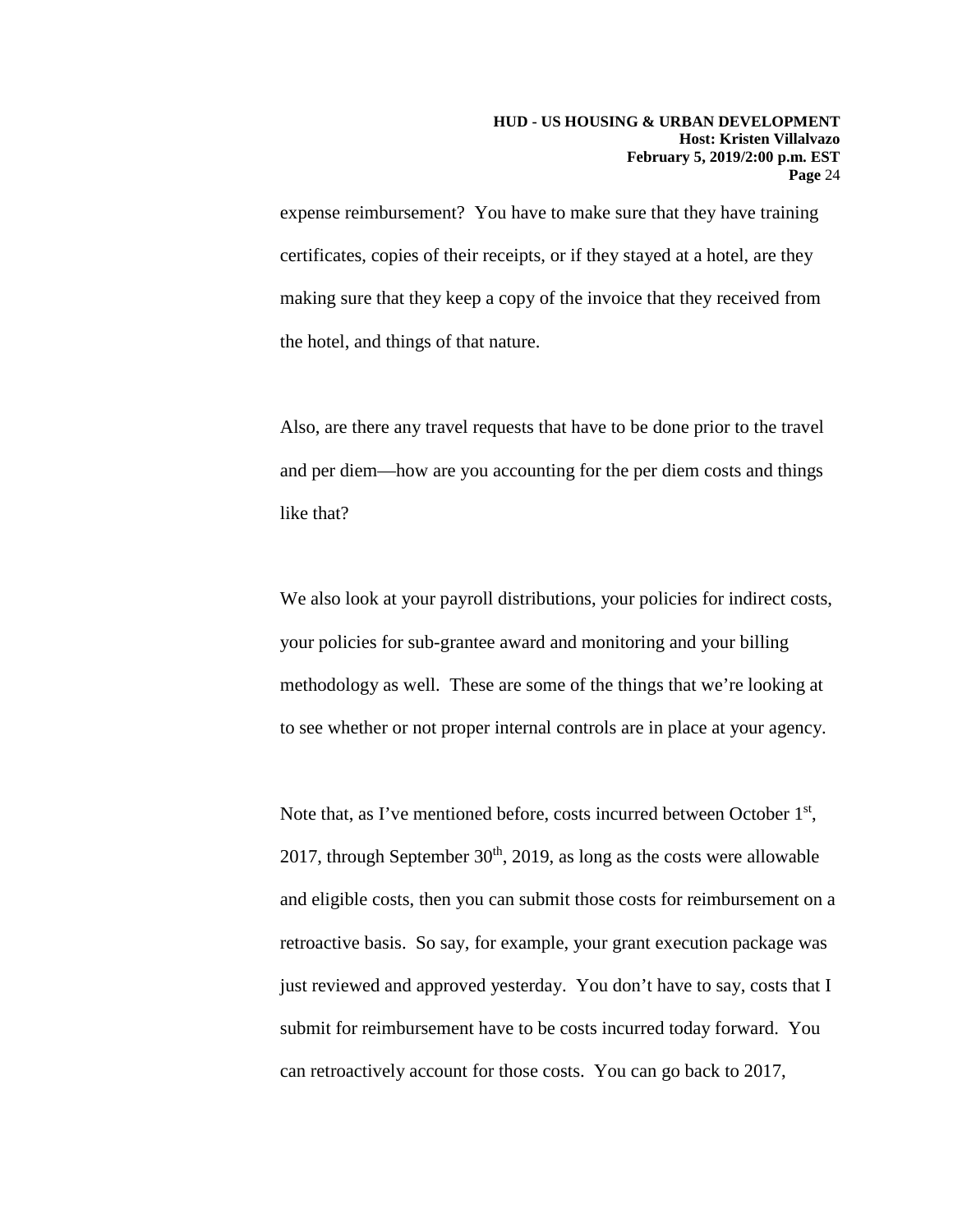October 1<sup>st</sup>, 2017, and look at costs that were eligible for reimbursement during that timeframe and then submit those costs for reimbursement to your HUD POC and through the eLOCC system.

Very important to note that HUD may withhold payment or partial payment if any part of the project objective or if the reporting requirements are not being met. So if you're not reporting timely or if you're just not submitting proper financials, quarterly financial reports, then HUD may make the decision to withhold payments or partial payments because perhaps the HUD POC has been working with you for months, trying to get you to submit a correct quarterly financial report but you haven't been able to do so.

When you prepare your quarterly financial reports or your final financial reports, you want to make sure that you're doing a drawdown in conjunction with that, unless you're doing a zero activity report, where you're just letting HUD know that we haven't incurred any costs for this period, so we're not drawing down any funds.

HUD also reserves the right to not honor any payment requests or approve any payment requests for grantees that have overdue or incomplete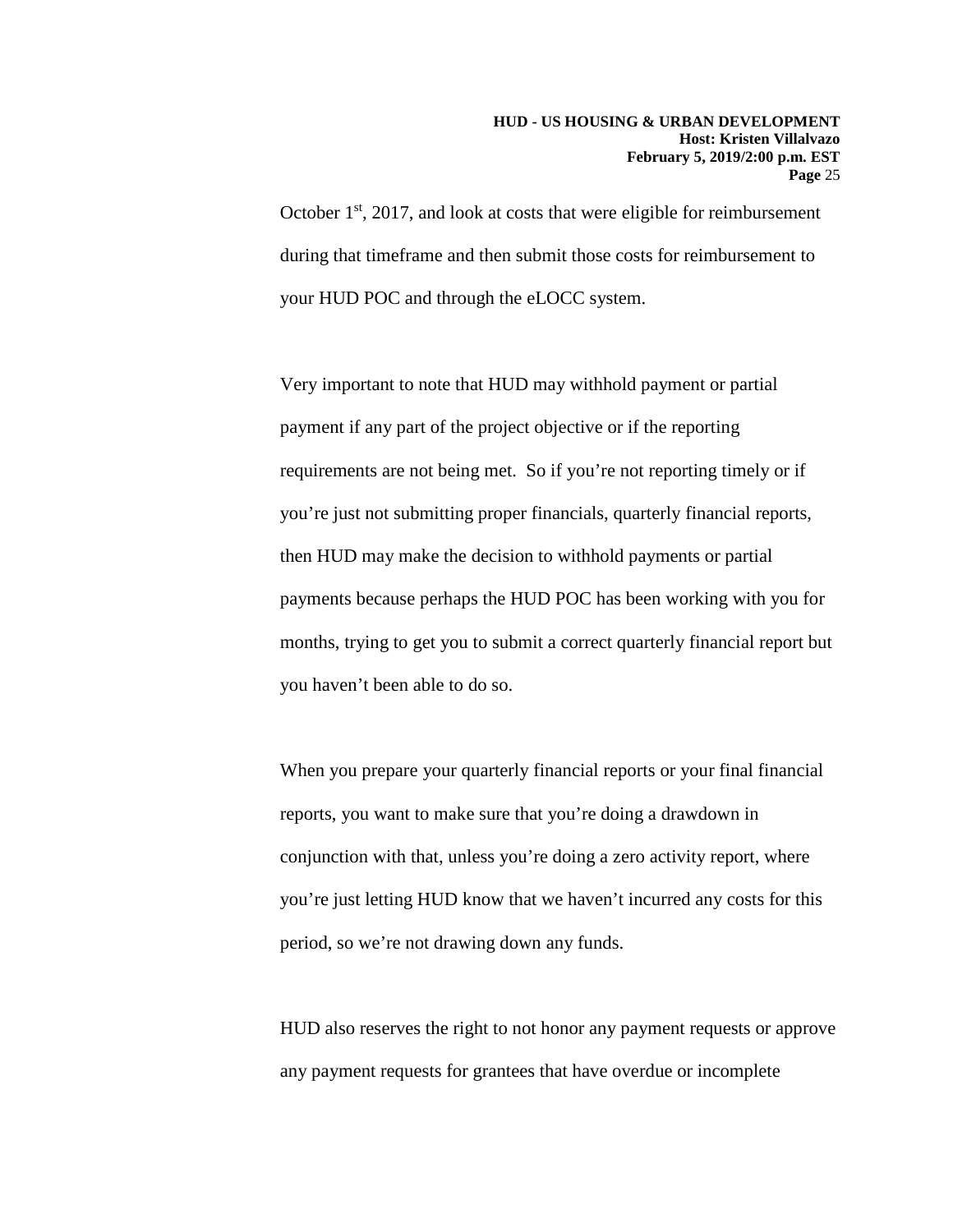reports. These are decisions that will be made by your HUD POC. HUD may also recapture any unspent funds. At the end of the period of performance, you submitted your final financial reports to your HUD POC but you didn't use up all of your HUD award amount, then HUD does reserve the right to recapture those unspent funds. The burden of proof relies solely with your agency as the grantee or sub-grantee or branches. You must maintain supporting documents on file for three years after the end of the period of performance and make sure that that supporting documentation is readily accessible, just in case you got selected for review. So the document retention period is three years. Any costs that you submitted for reimbursement during the period of performance, you want to make sure that you're keeping the supporting documents for that period of time.

Also you want to make sure that you're not double-dipping. If you submitted a specific cost to another grant for reimbursement and you receive that reimbursement from another grant program, please do not submit that same cost to the HUD OAC program for review. Just bear in mind that this is a cost reimbursement-type grant, so it has to be—if you're submitting this specific cost for reimbursement, you can't have already received a reimbursement for it from another grant program.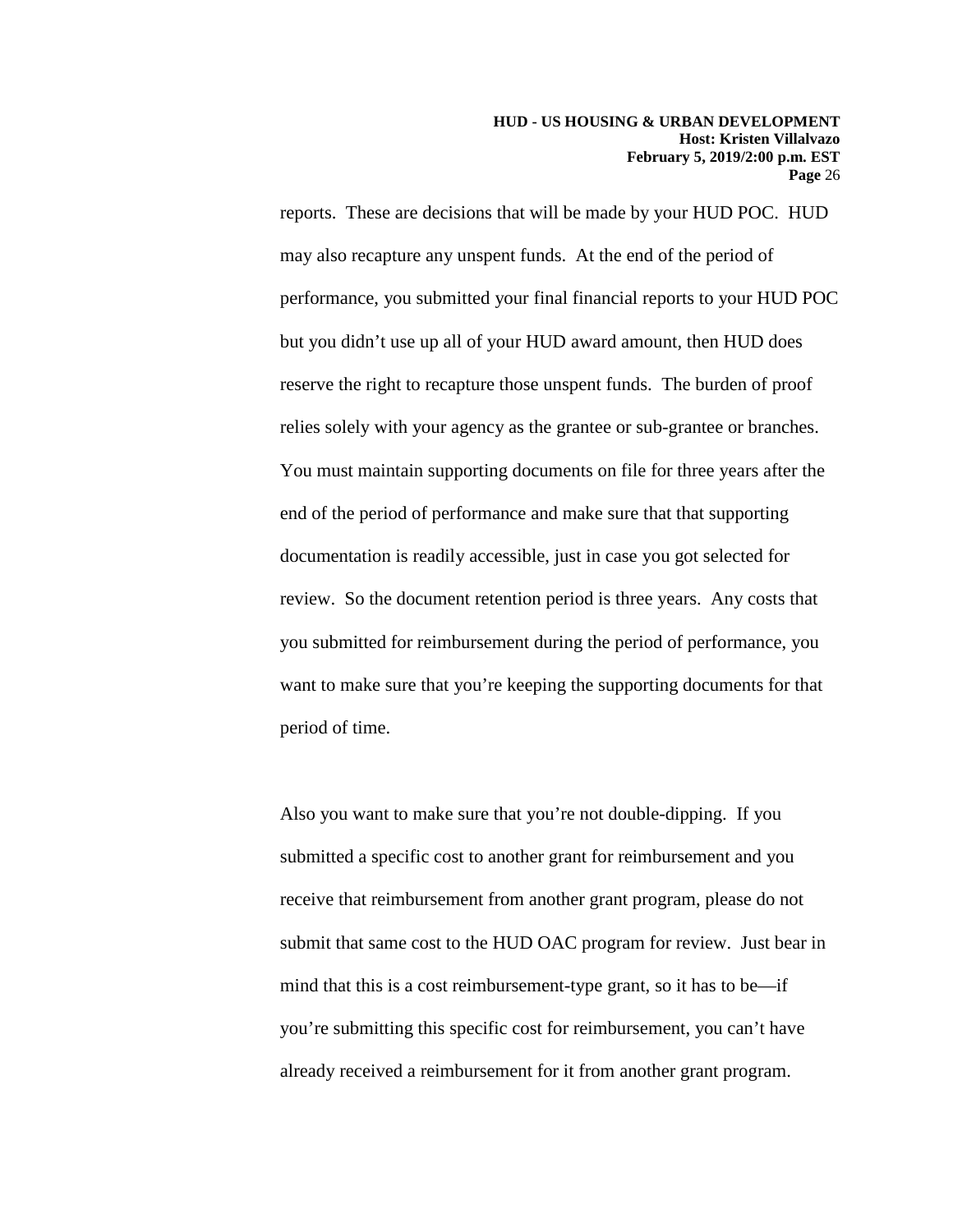Here is the schedule for when the quarterly financial reports are due and of course I'm going to go through the different elements of the quarterly financial reports in a second. Here we broke out each quarter starting October  $1<sup>st</sup>$ , 2017, and going through to the  $30<sup>th</sup>$  of September, 2019. It tells you when your quarterly financial report is due. For agencies that when you're submitting your quarterly financial report, you want to make sure that you're showing the costs that you incurred for each quarter, and then you're also showing a cumulative activity section in your quarterly financial report. Typically, the quarterly financial report is due 30 days after the end of each quarter, once your grant agreement has been awarded and your grant execution package has been reviewed. So, for example, your grant was executed in October 2018 and your first quarterly financial report would be due no later than January  $31<sup>st</sup>$ , 2019. I know that's coming up for a lot of you that have had your grant execution packages executed. Your first due date is coming up, so you want to make sure you're paying particular attention to what's required.

For LACAs and sub-grantees and for grantees that are intermediaries that provide direct housing counseling services, this I extracted from Article 11 of the Housing Counseling Grant Agreement. The first thing you have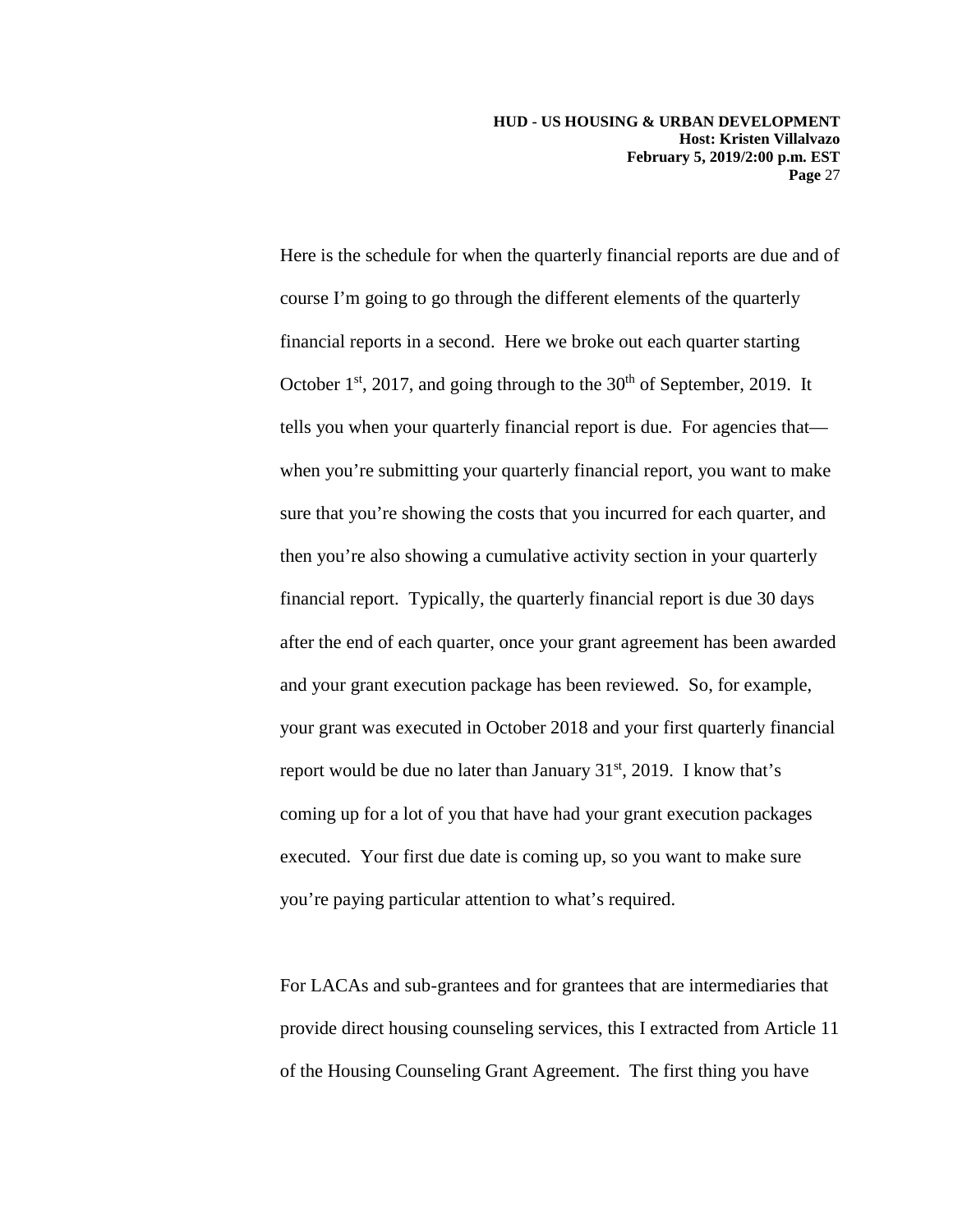your name, address, grant number, the start and end dates of the reporting period, the hourly rate. It talks about the fixed-price reimbursements. That's for specific types of agencies that have an approved fixed-price agreement or reimbursement methodology, the staffing hours, the itemized accounting of actual costs, and the required certification. Don't worry, I'm going to go through each of these in detail in a couple of slides to follow.

Intermediaries, SHFAs, and MSOs, again, I extracted this from the Article 11 of your Housing Counseling Grant Agreement—this is for agencies that did not provide any direct housing counseling services, but you passed through the funds to your branches or your sub-grantees. You must report on your sub-allocation amounts, any administrative costs that you incurred. You want to make sure that your admin costs are itemized. You also want to report on the billing methodology that you'll be using to reimburse your sub-grantees or your branches.

Then the federal financial report—that is the SF Form 425—and for agencies that are intermediaries, SHFAs, and MSOs, we do have a training coming up on February  $21^{st}$  at 2:00 p.m. In that training, we'll do step-bystep on how to complete the federal financial report.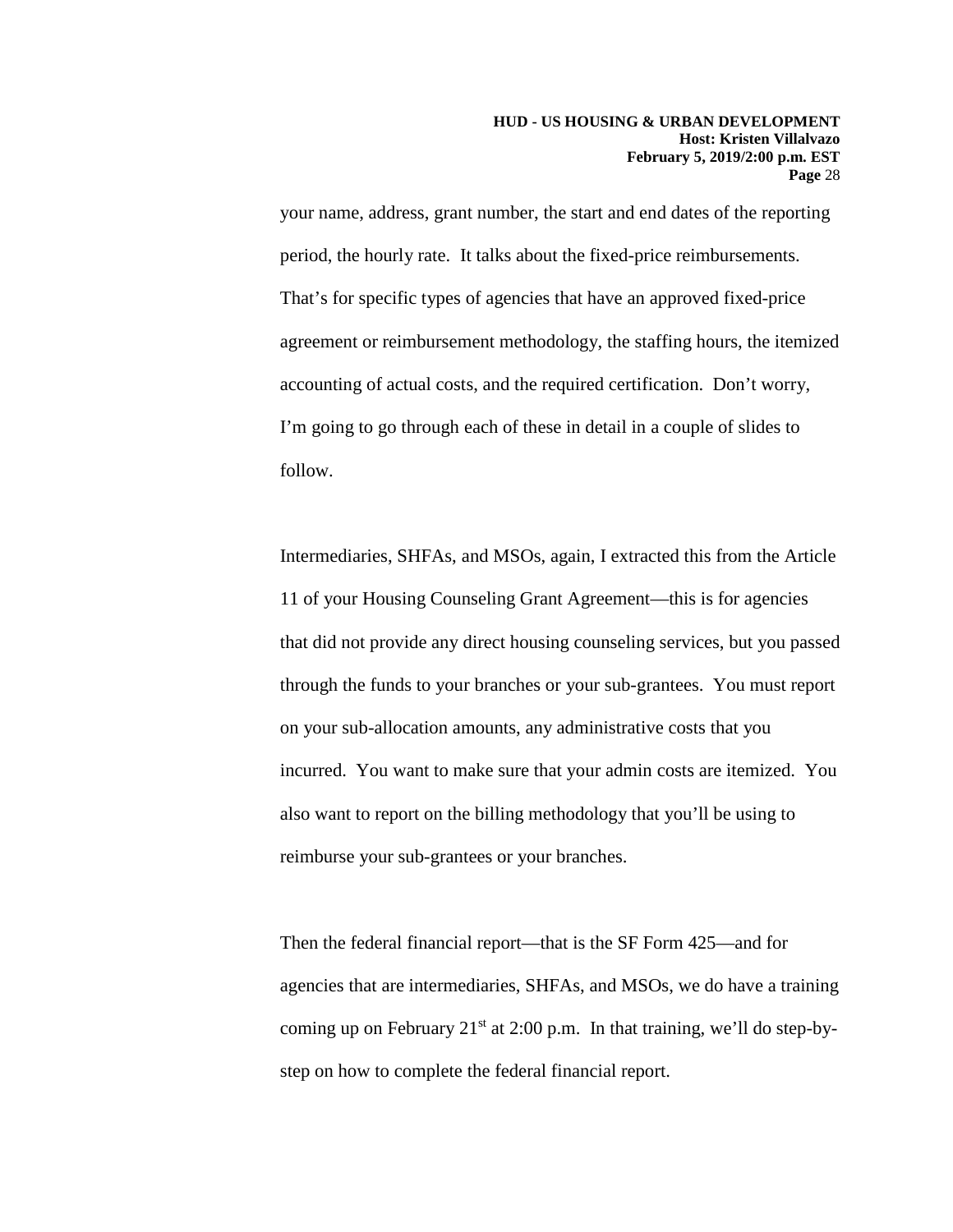Of course, I did mention the HUD 9902 because that's really a more programmatic requirement. We're trying to pay more attention to your financial reporting requirements for your grant.

Now also, as I mentioned before, the reporting requirements are detailed in Article 11 of your HUD grant agreement and depending on the type of grantee that you are, you want to read it and make sure that depending on your agency type, you are following what's required of you. You have to submit a quarterly financial report even when you're not requesting payment and that's what we call a no-activity report or a zero-activity report.

Say, for example, you just received your grant execution package and it was executed, but you won't be submitting any costs for reimbursement for the period October  $1<sup>st</sup>$ , 2017, through December 31 $<sup>st</sup>$ , 2018, by the end</sup> of January 31st, 2018, you'd submit a zero-activity or a no-activity report, just letting HUD know that we're are not submitting any cost for reimbursements at this time. Also if that happens, if you happen to submit all of your costs for reimbursement January  $31<sup>st</sup>$ , 2019, so the next few weeks—oh, I'm sorry, where am I? January is already past. I'm so sorry.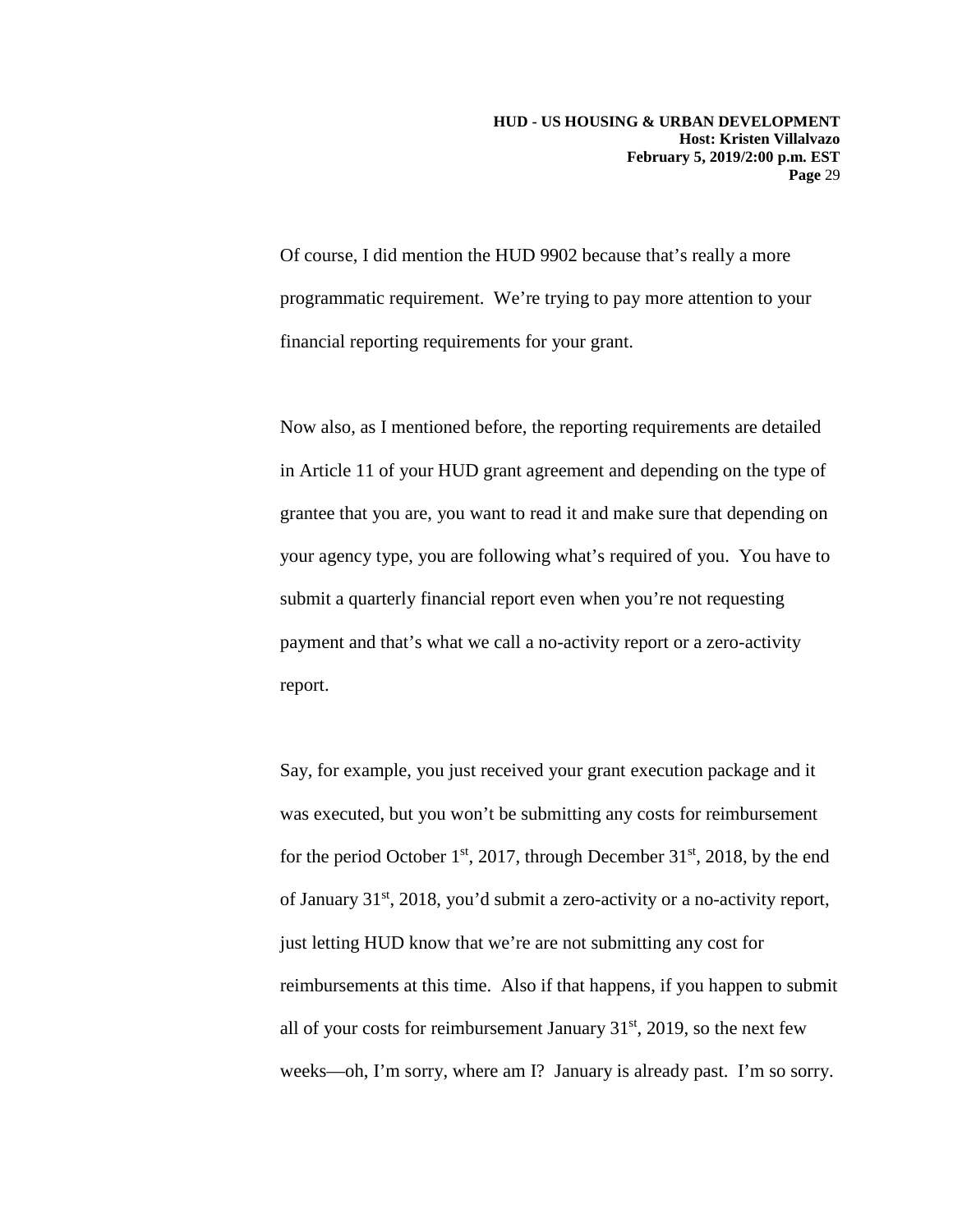I don't know why I kept saying that. We're in February now. Sorry about that. So if you haven't already done so, you would have actually needed to submit a due date extension to your HUD POC because January 31<sup>st</sup> has already past. I'm sorry about that.

If, for example, you submitted all of the costs for reimbursement January  $31<sup>st</sup>$ , you would not need to do a zero-activity report because you just did a one-time drawdown request and you reported all of your costs for reimbursement already. The quarterly financial report should be submitted to your HUD POC directly and the payment request should be done in conjunction with that, and you do that through the eLOCC system.

Once your grant has been fully expended and you've submitted your final reports, so once you've reported on all the costs that you're going to submit for reimbursement, you want to submit a final report to close out the grant. Then you don't have to do any other reporting. So you don't have to do another zero-activity report after that.

Also note that for agencies that go through to the end of the period of performance, which is September  $30<sup>th</sup>$ , 2019, if you continue to report through the end of the period of performance, your final report is due 90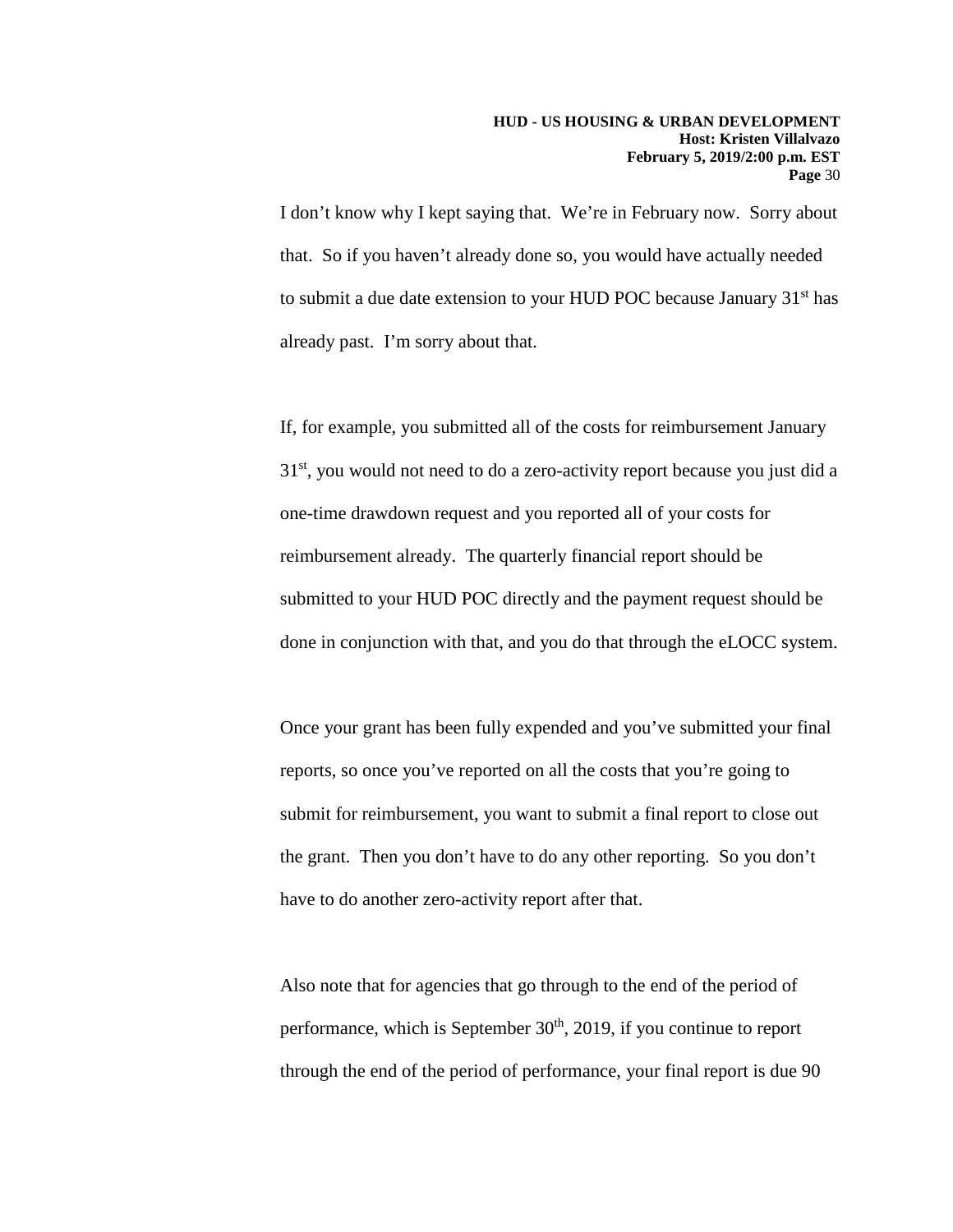days instead of 30 days after the end of the period of performance. It's due 90 days. So your final report is due no later than December  $31<sup>st</sup>$ , 2019.

For LACAs and sub-grantees and grantees that provide direct housing counseling, from Article 11 I extracted and I've made them really big, the information that you're required to submit each period and I'll go through these sections very slowly because I want to make sure that you know exactly what needs to be submitted.

The first thing you want to include is your name, address, and grant number. The grant number can be found on your HUD grant agreement and the name and address should be your full legal name of your agency and the address should be what is in the system, what HUD has in the system. So if there are any name changes or address changes, you want to notify your HUD POC immediately and make sure that the system is updated so that your HUD POC and HUD system is aware of what those changes are.

The next thing you want to include is the start and end date of the reporting period—not the period of performance. The period of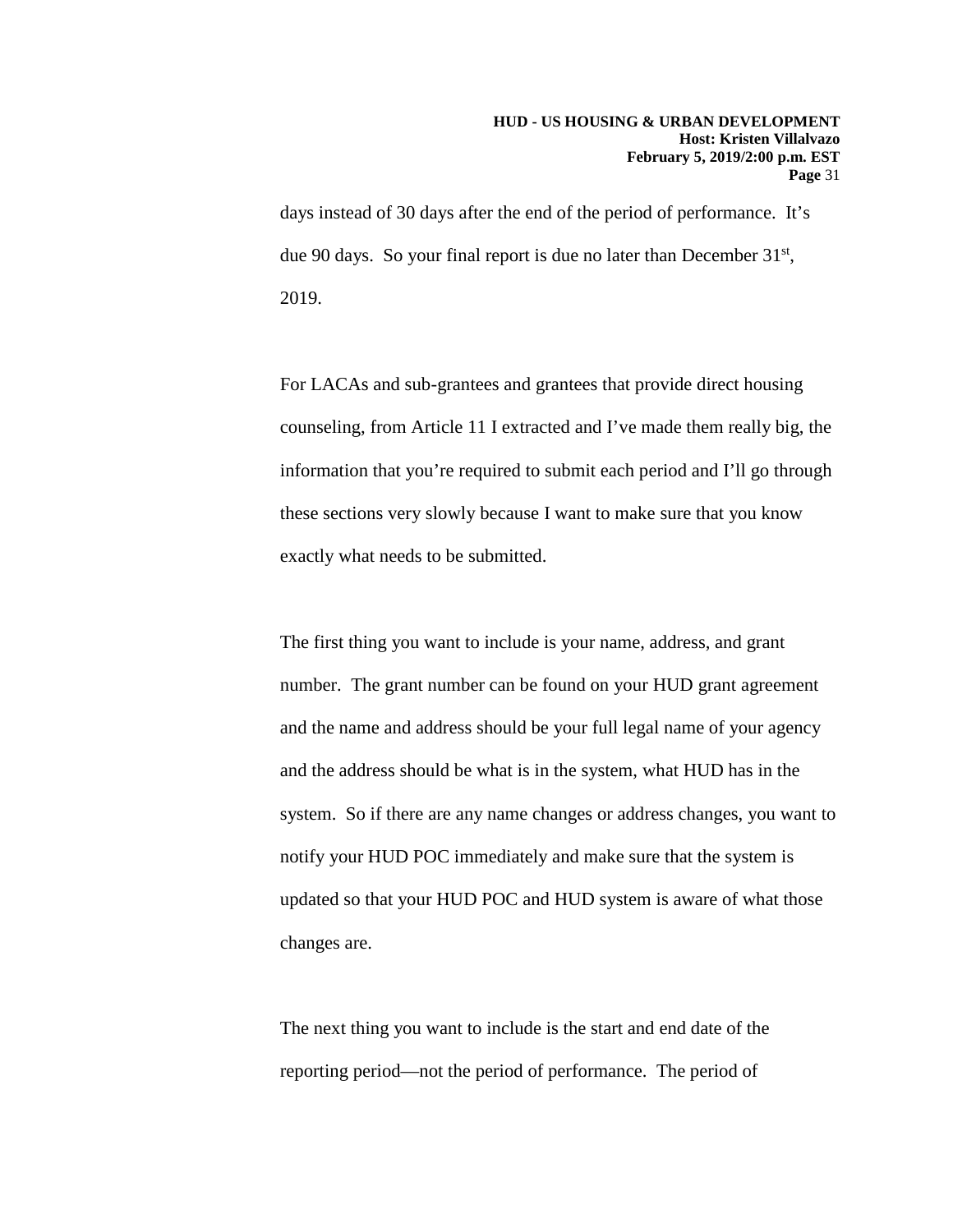performance is October  $1<sup>st</sup>$ , 2017, through September 30<sup>th</sup>, 2019, and that is the period within which any eligible, allowable costs that you incur you can submit those costs for reimbursement. That is not to be confused with the reporting period. Your reporting period is just the dates that you're reporting on. So say January 31<sup>st</sup> just passed, you were reporting on all quarters, October  $1<sup>st</sup>$ , 2017, through December 31 $<sup>st</sup>$ , 2018, and you are</sup> showing all of the costs that you incurred and that you're submitting for reimbursement during that time. Those are the dates that you show on the quarterly financial report. You're showing the dates within which you have incurred costs and you're submitting costs for reimbursement.

If it's over multiple quarters, then you want to—I usually recommend that you use an Excel spreadsheet so that you can show in each column the costs that you incurred each quarter during the reporting period and then you also have a column that shows the cumulative amount. You want to break out your activity. You want to break it out by the quarter and show the costs that were incurred for each quarter and then the cumulative amount that you're going to be submitting the costs for reimbursement.

The financial activity that you're showing during the reporting period, it should match up to those dates, basically saying that the costs that you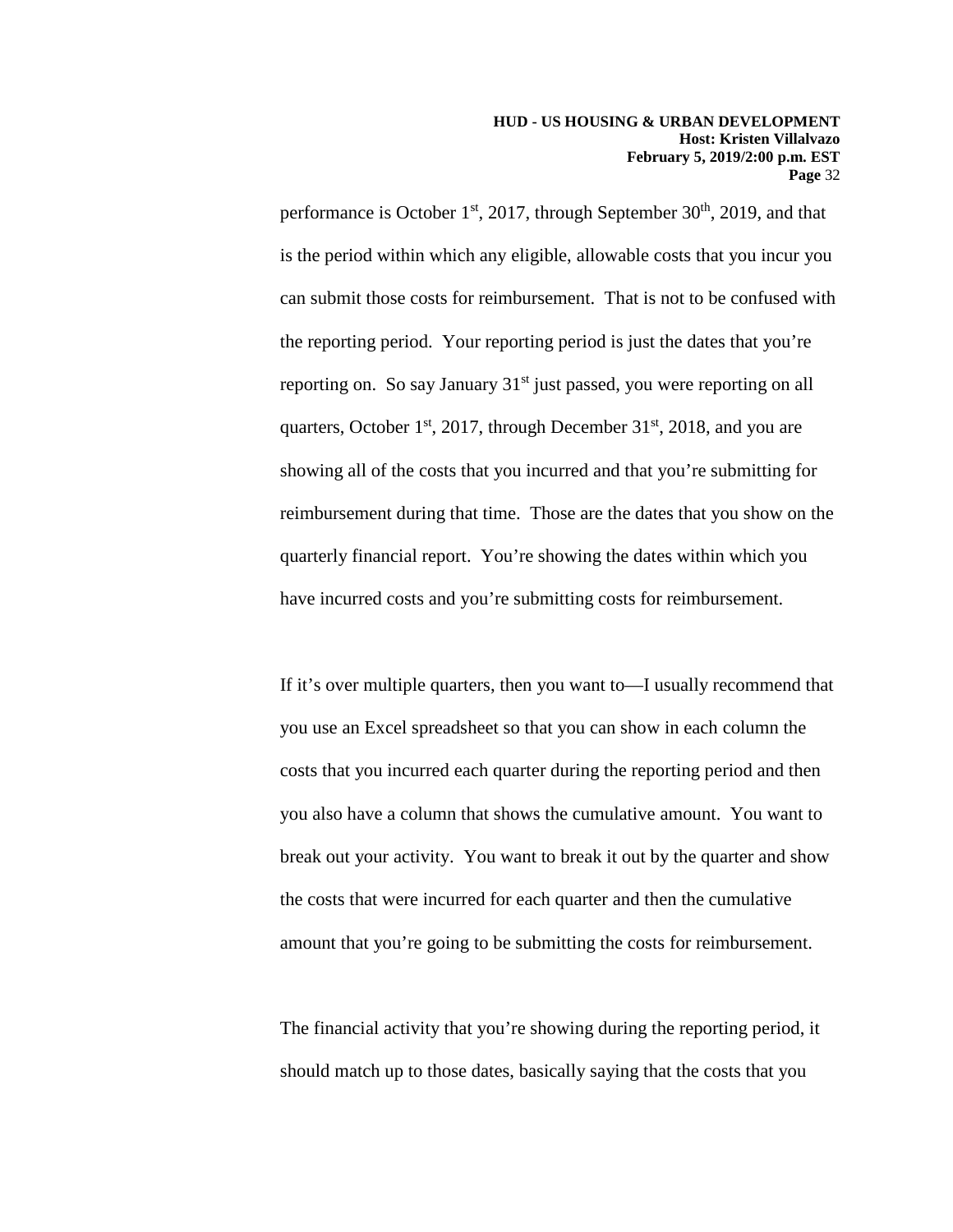incurred should have happened and you should have incurred those costs during that timeframe and that's how you'd be able to submit those costs for reimbursement.

Hourly rates. So if you're going to be submitting counselors' time or employees' time and their activities for reimbursement, you want to identify each person. You want to put their names and identify them by title and their hourly billing rate for the period. So document the housing counselor Jane Doe, housing counselor, and put her hourly billing rate for the period. If you're using a fixed-price reimbursement and it's based on perhaps the activity—so say for example you have a fixed-price reimbursement and it's based on the different types of counseling activity, so maybe like pre-purchase counseling may be \$20 or some home buyer education costs maybe \$50, then you would document of course the line item, the preapproved fixed price that you documented in your budget. You document the fixed prices and then you document the number of sessions and document that information in this section of the report.

You'd also explain the method that you're using to calculate the hourly rates and show the amounts for the direct rate salary rate versus the fringe costs. Show your salary amount and your fringe costs separately.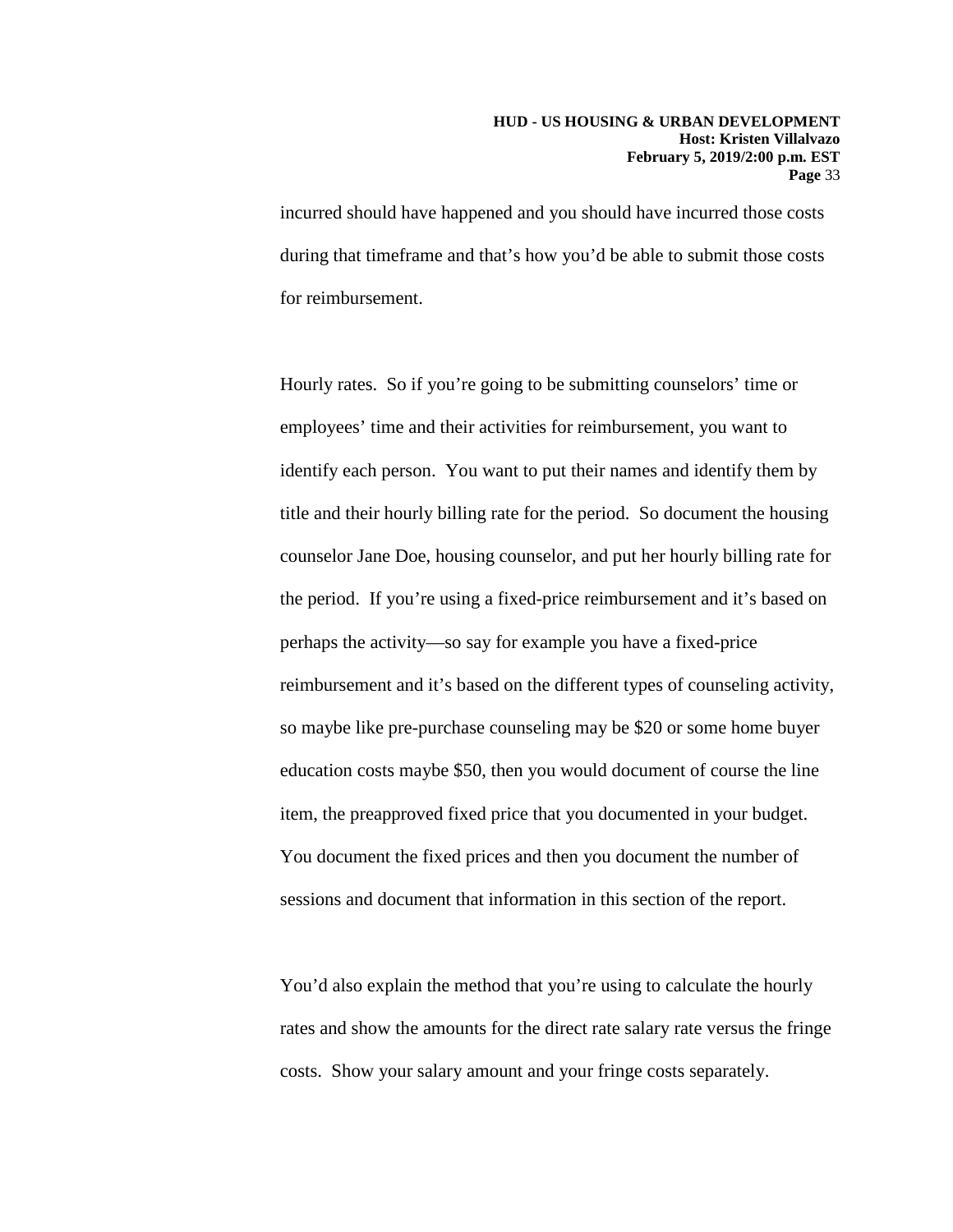The next thing you want to show is the total number of hours that you're billing cumulatively and for the quarter to the grant. So for the housing counselors that you're billing, you document them by name, title, and their hourly rate, and this has to be the rate that you actually paid the employee. Because if you get selected for review, we're looking at personnel file as well as payroll information and we're recalculating those hourly rates that you said in your quarterly financial reports, so you want to make sure that you're working with your accounting department to get the staff labor hours and making sure that those are correct so that if you get selected for a review you will not have an issue there.

For each housing counselor for each period, you document the total number of hours that they worked each quarter and then you'd show the amount cumulatively. Then of course you just multiply the relevant hours by the relevant hourly rate for each person and then have a cumulative quarter amount. Also the time should be broken down by service provided, but this is more so on your personal activity reporting, so for any housing counselor employee whose time you're going to be submitting for reimbursement, you want to make sure that there's some level of personal activity reporting being done where if you get selected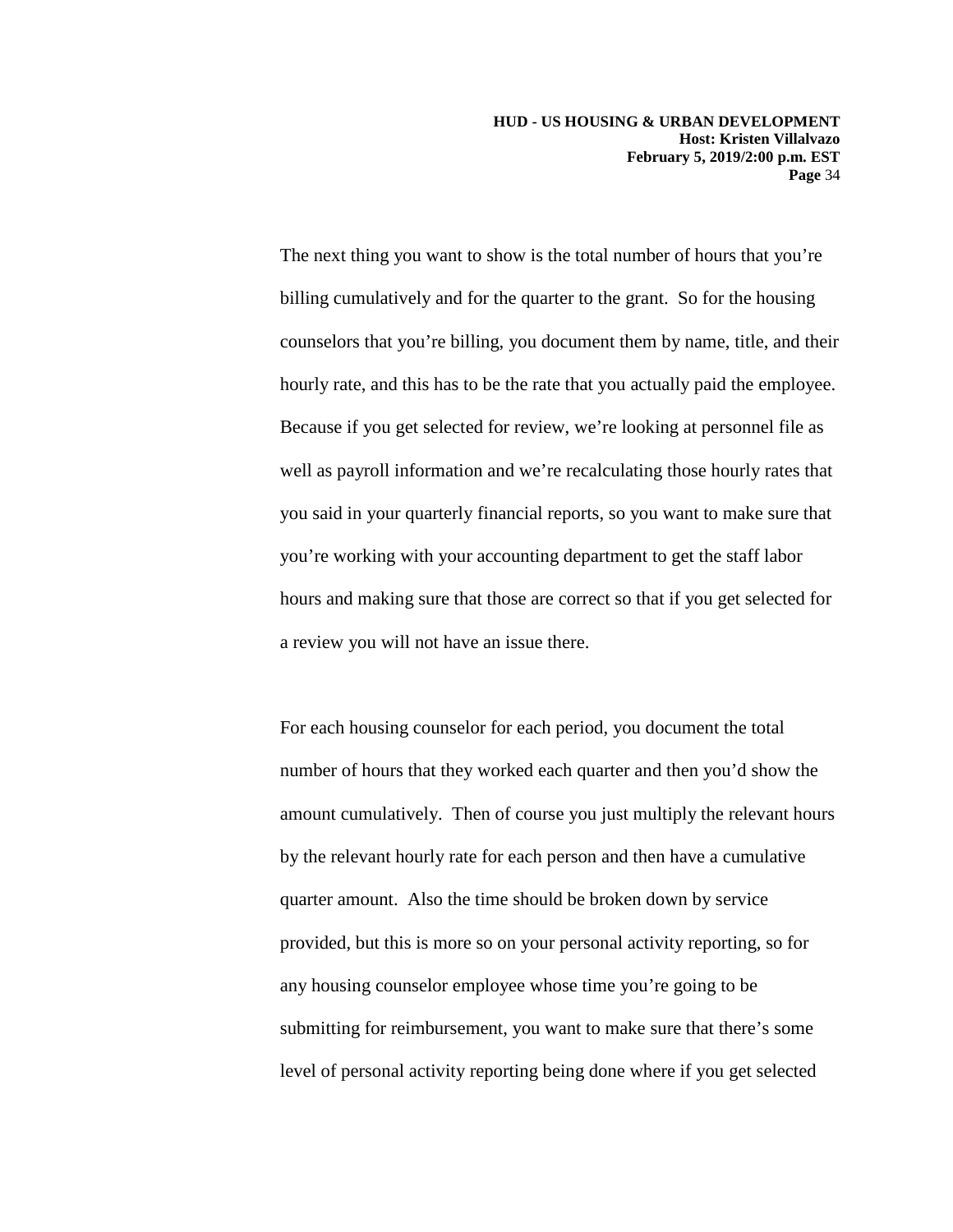for a review, then someone could look at that activity report and see what activities were performed by the housing counselor or the employee and see whether or not the activities performed are eligible for reimbursement under this grant.

Here is an example of a spreadsheet that can be used to show the itemized accounting of actual costs. Here you have in the top part just documenting the agency's name, the period started and ended. Of course that would be the reporting period, so if you're reporting on October  $1<sup>st</sup>$ , 2017, through December 31<sup>st</sup>, 2017, then you would document that here for the period start date and the period end date. Then the grant fiscal year would just be fiscal year 2018. The grant number of course you get that from your HUD Form 1044 or your HUD grant agreement and the agency name you can fill that in.

This is just a rough template. It's not something that you're required to use. It's just a suggestion for how agencies could document this.

Here in the direct labor you document the budgeted total. Now note that this is for the quarter and then for the cumulative to date, and this is really just for one quarter, but it's showing you how it can be done. Now the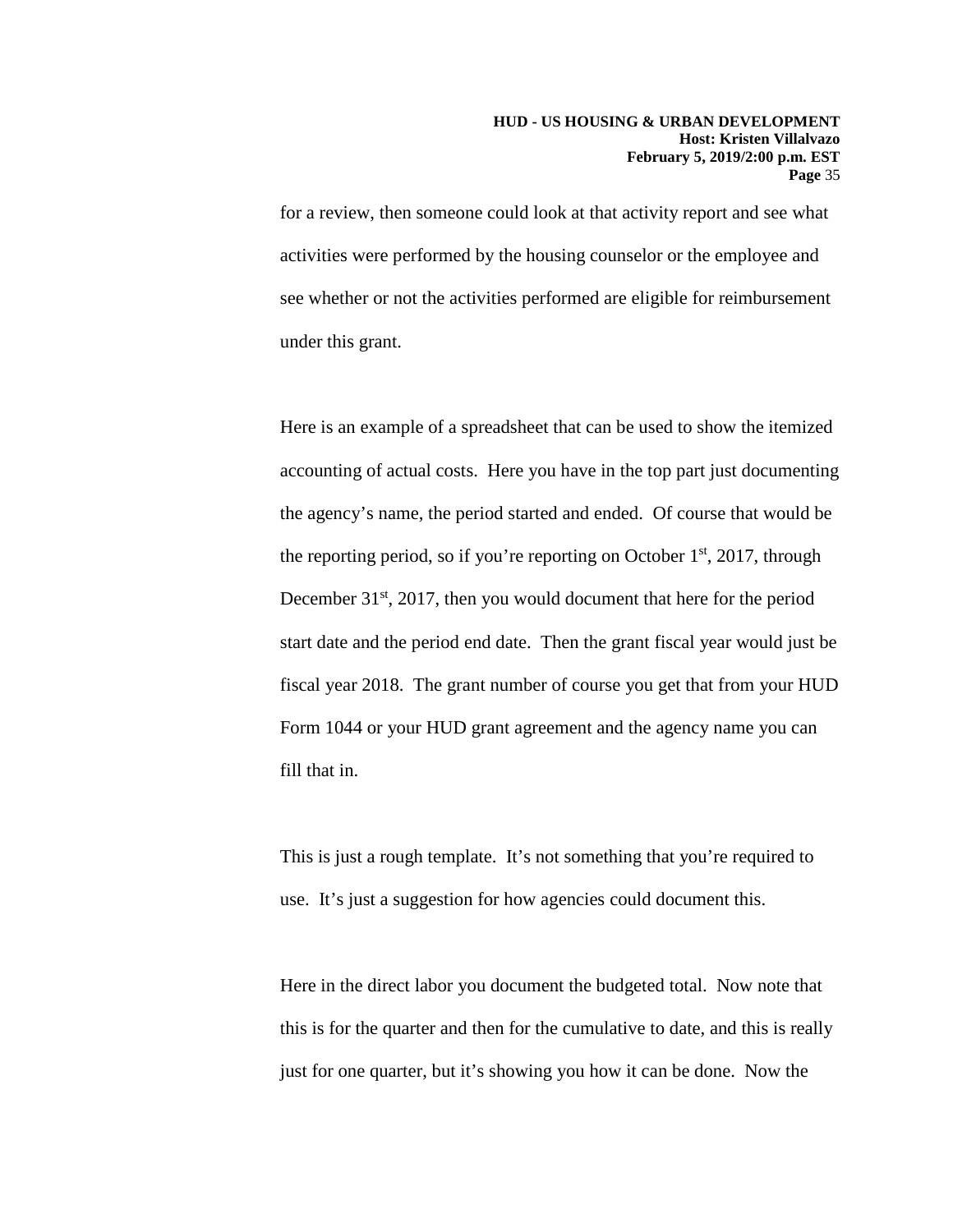budgeted amount should match the amount that is in your grant execution packet because you do not want to deviate from your budget. You don't want to exceed what the budgetary line item is by the time you get to the end of the grant. You want to make sure that you're monitoring those amounts. So you break it out in fringe, training, travel, marketing, and things like that as well as indirect costs and you're showing the amount incurred for the quarter as well as the amount cumulative to date.

In the bottom part we talk about any negative budget variances. That's where an agency incurred more costs for a line item than what was agreed to during the budgeting process. Of course this is a no-no, so this should be a red flag for you because then you know that you have to prepare an adjusted budget or a modification. Send that to your HUD POC, have them review it, and if they approve it, that is the only time that you can send them those costs for reimbursement under the grant agreement.

For agencies that have a fixed-price reimbursement methodology that was approved by the HUD agency, you just want to make sure that you're documenting the expenses—how you're making sure that the expenses that you incur or submit for reimbursement, they don't really exceed the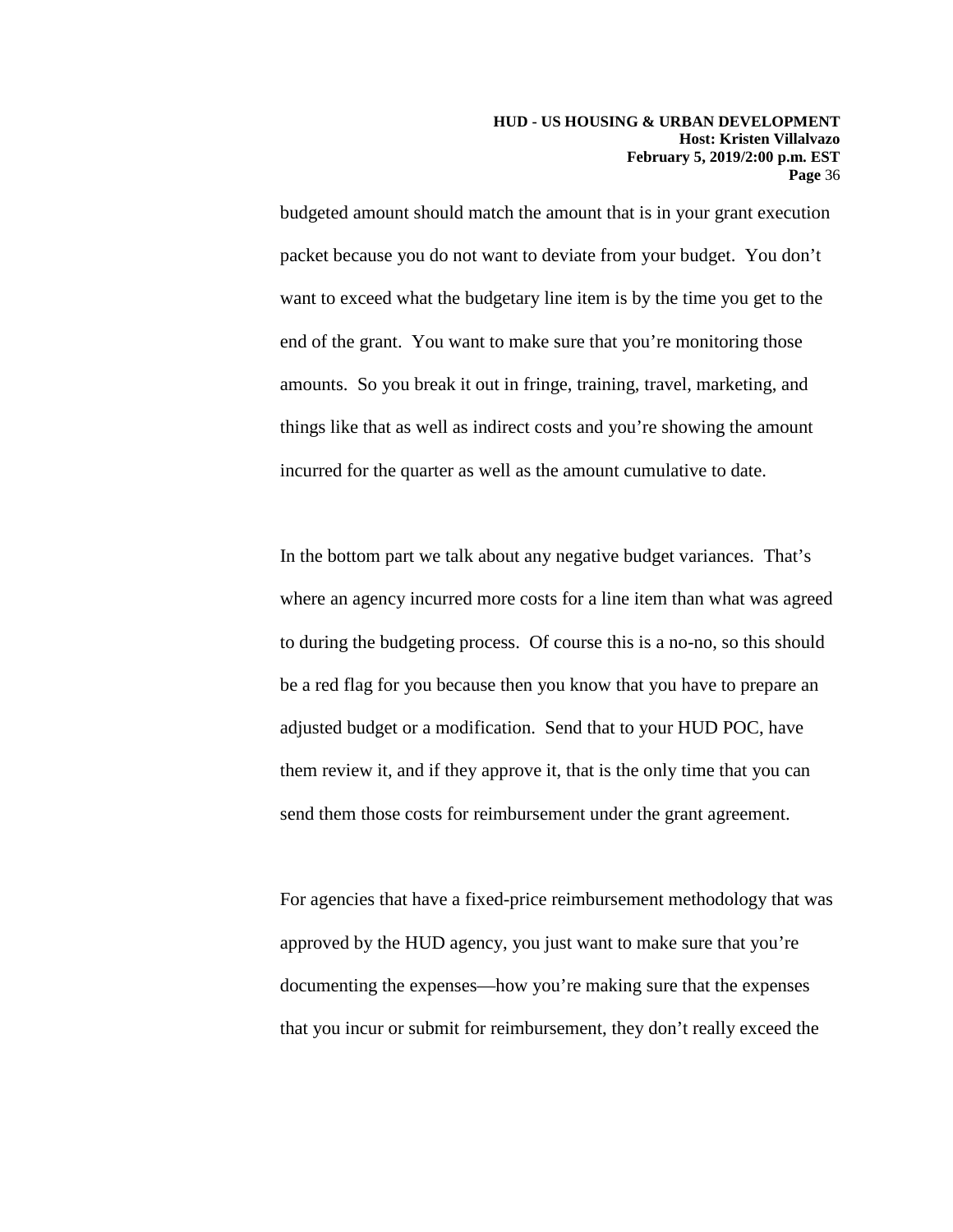actual costs that you incur for your agency. That should be included in your methodology for how you make sure that that does not happen.

Your itemized accounting of actual costs you as we saw, should be detailed and it should show itemized accounting of the costs for each quarter, for the period to date under the grant, as well as cumulatively. The costs shown should be consistent with your approved budgetary line items and any deviation between the line items should be submitted to your HUD POC and you want to make sure that your HUD POC approves that in writing before you submit your costs for reimbursement or even before you submit your quarterly financial report. So you will get an amended budget and then work with your amended budget going forward.

Other things to note is that you need written approval for any extensions, so for example, the first due date for your quarterly financial reports has just passed. If you did not submit your quarterly financial reports, you want to make sure you reach out to your HUD POC immediately and request an extension in writing. If they approve it, you want to get that in writing and keep that for your records. If you do get selected for a review, that is something that we look for to make sure that you did get approval for any extensions and that you just didn't submit your reports late. If you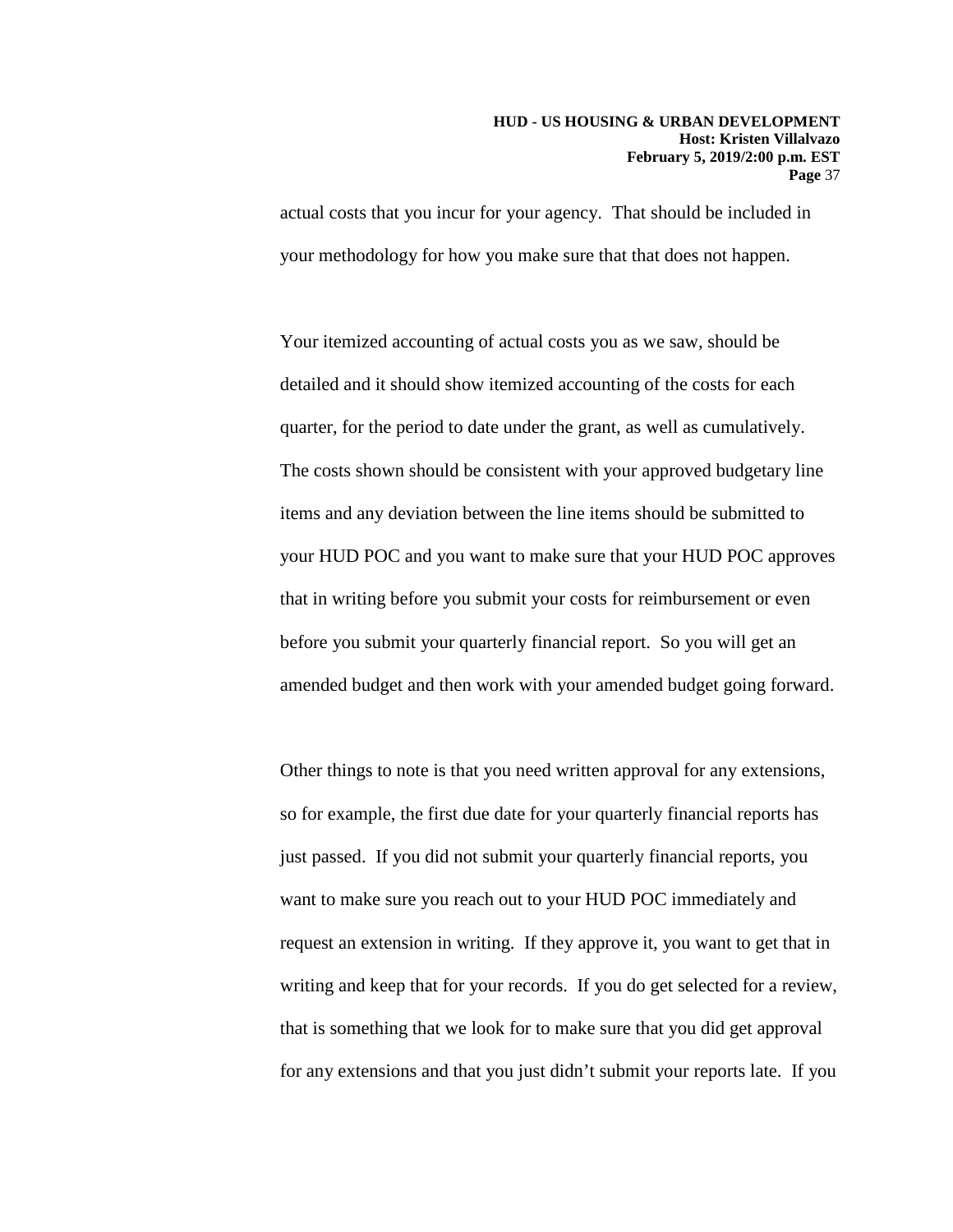amended a report, it is best practice to include amended or corrected on the top of the report and also to date them, because sometimes new personnel come in and they don't know which one is the most recent document on file. So you want to make sure that you're documenting if it's corrected and you're also dating it so that it's the most recent report that anyone who is new, once they look at it, they'll know.

For example, if you get selected for a review a couple of years from now, the most recent and the most accurate report is what will be reviewed. Also, you want to make sure that it's signed and dated by the authorized official.

On all financial reports you are required to include the certification and it's pretty much just certifying that to the best of your knowledge the report is true, complete, and accurate, and that the expenses that you've submitted for reimbursement are in line with the terms and conditions of the award. This should be signed by the authorized official.

For intermediaries, SHFAs, and MSOs, you are required to do a little bit more work. You are required to submit a listing of your sub-grantees and your funded branches. Include their corresponding allocation amounts and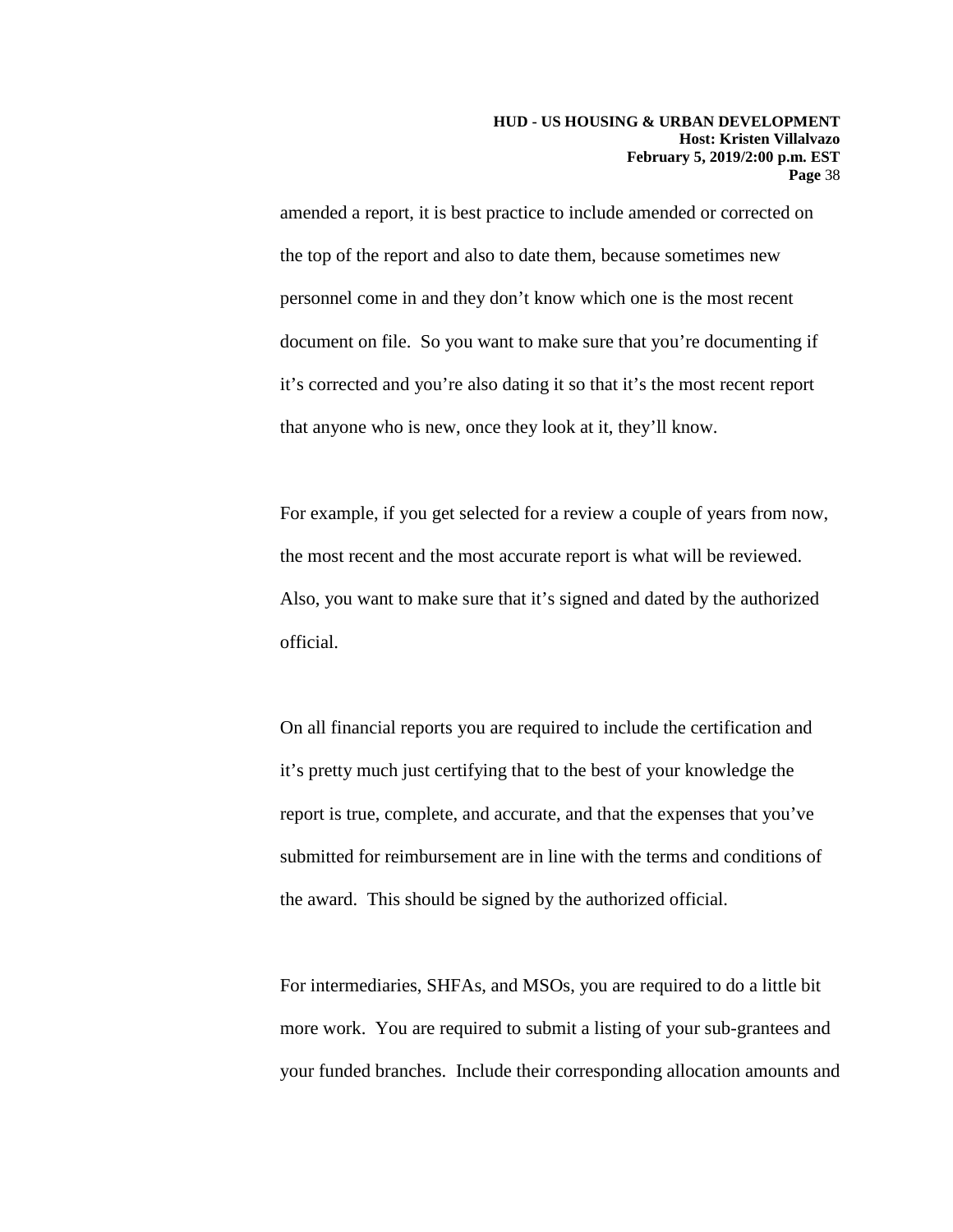their DUNS [ph] numbers. If you have administrative costs, you want to do an itemized accounting of those admin costs for each quarter as well as cumulatively. So if you have some salary in fringe, travel, training, you want to itemize those costs for each period and document the amount for each quarter and cumulatively.

Another thing is that you want to include your billing methodology. The methodology should be consistent with what you submitted during your budgeting process. It can just be a brief paragraph demonstrating that the agreed methodology is being used to charge HUD. And the federal financial reports you also have to submit the federal financial reports to HUD and here we have a link with where you could go to get a copy of the SF Form 425 and it also has instructions there, but as I mentioned before, there is a separate training on how to complete this form and it's only applicable to intermediaries, SHFAs, and MSOs, so we're not going through this today. Also, it takes quite some time to go through all of the steps. This should be submitted to your HUD POC in conjunction with everything else while submitting your quarterly financial reporting package.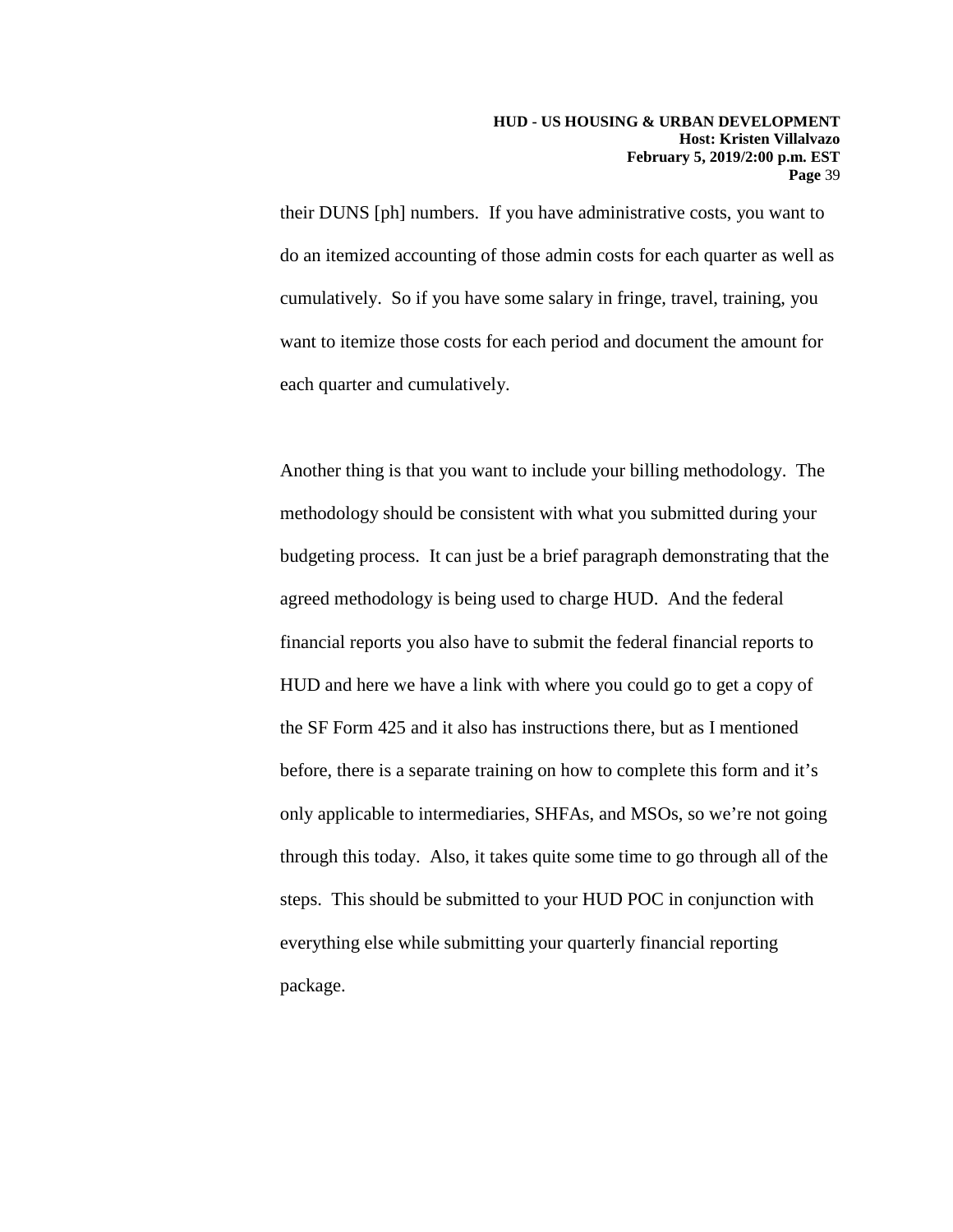Acceptable accounting practices or best practices that we like to recommend. Your financial management system, you have to make sure that it's compliant with the uniform guidance specifications. If you are on an accrual basis, then your grant reporting should also be on an accrual basis, but if you're on a cash basis, you'll want to keep a copy and maintain your financial information under your accrual basis outside of your accounting system. That can be done perhaps in an Excel spreadsheet or something like that, but that has to be on the accrual basis.

Each grant should be accounted for separately in your accounting system. Once you get the HUD grant, you want to set up a fund specific to the HUD housing counseling grant and account for transactions there so that you can run reports specific to the grant. You want to make sure you're maintaining supporting documents for all charges to the HUD grant. You have to include invoices, payment requests, any travel information has to be documented. And all of this information has to be kept for the document retention period of three years after the end of the period of performance—so three years after the end of September  $30<sup>th</sup>$ , 2019.

You want to be reconciling your accounting data. Reconcile your general ledgers to your requests for payment and your SF 425 and your quarterly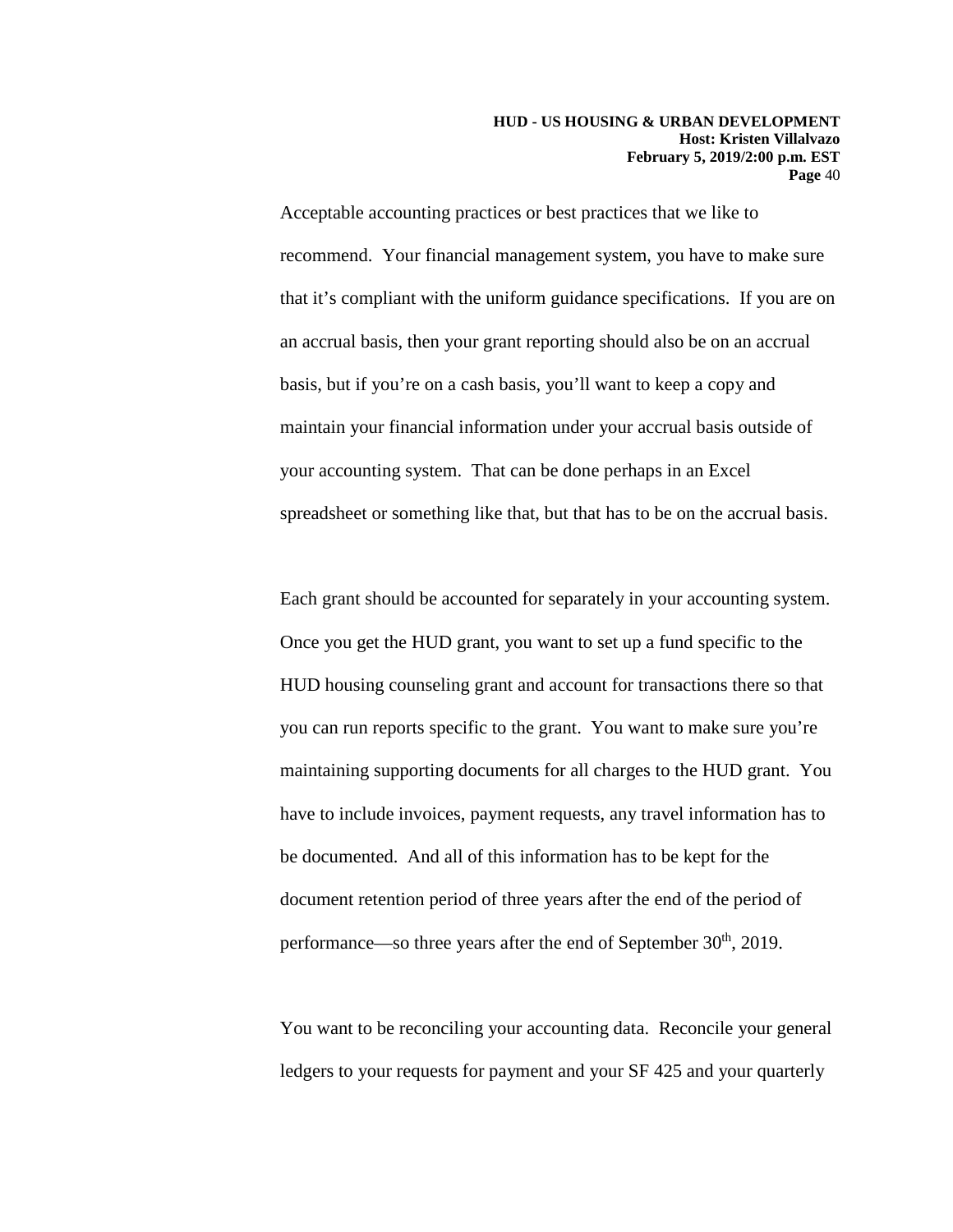financial reports. You want to make sure that you have documented policies and procedures for the key financial areas that we discussed earlier and that you're constantly communicating with your accounting department. The programming department as well as the accounting department should really work hand in hand, especially with the reporting requirements of the grant. As best as you can, make sure that you're maintaining strong internal controls over accounting for the grant.

For intermediaries, MSOs, and SHFAs, you want to make sure that financial reporting requirements in the grant agreement is flowing down to your sub-grantees. Usually we recommend that you put that in the subgrantee agreements that you have. Make sure that all of those [indiscernible] flow down into—make sure they know that they are subrecipients of the housing counseling grant from HUD. The requirement that HUD has of their LACAs and agencies that provide direct counseling services, you want to make sure that they're providing that same information to you so that you can then report to HUD.

As [indiscernible] entities or intermediaries you want to also make sure that you're monitoring the timely submission of financial reports. You want to give them deadlines and perhaps even give them templates and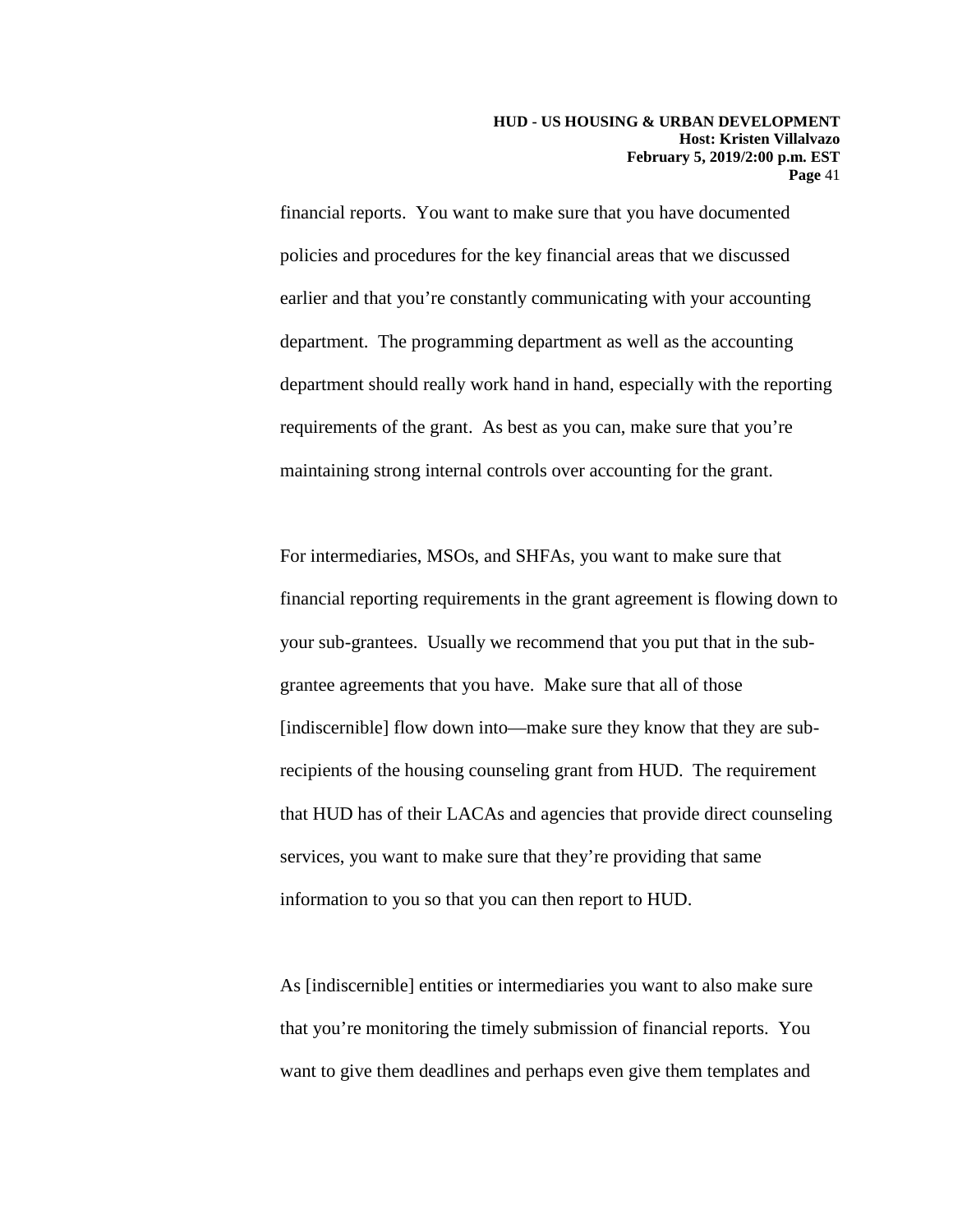examples of how to do things so that they can report to you timely, so you can turn that information around back to your HUD POC. And review financial reports for accuracy, completeness, and having any corrective actions, you want to make sure that those are immediate.

Some frequently asked questions that we get, the first one: Who's required to submit the federal financial report or the SF 425? This is intermediaries, SHFAs, and MSOs. So LACAs or sub-grantees, they're not required to complete this report. It's only the intermediaries and SHFAs and MSOs.

The second question: Are federal grantees that expend less than \$750,000 in federal funds required to submit independent audited financial statements? In the past, the HUD handbook has a threshold of \$500,000, but HUD has increased that to \$750,000 to be consistent with the requirements of the OMB A-133 audit. So agencies that have expended over \$750,000 in federal funds, they're required to do a single audit. And for those agencies they just have to make sure that they submit that to HUD for review, but all other agencies are required to have their financial statements audited at least every two years and submit that to HUD for review during their grant execution package review.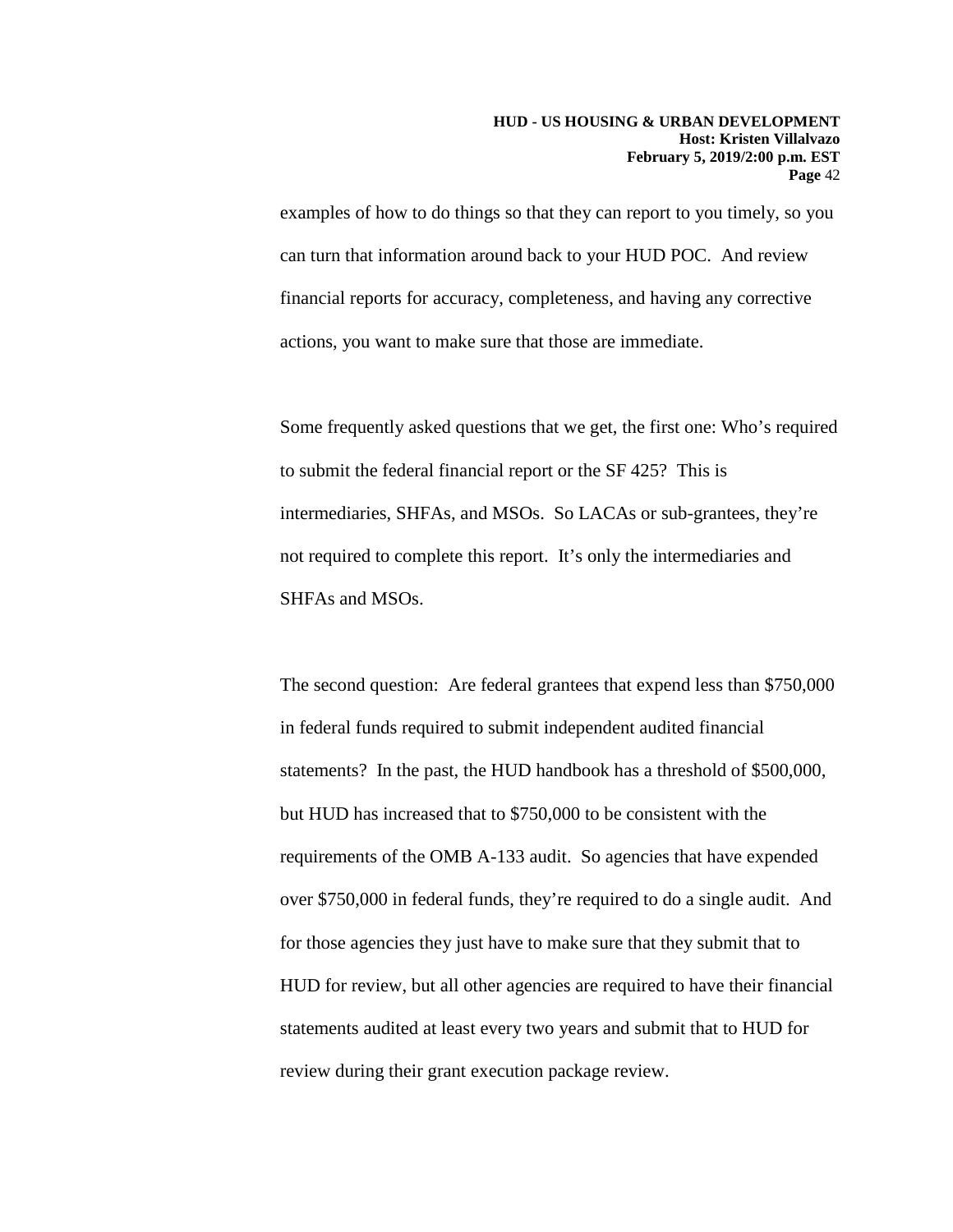The third question: I'm a pass-through entity. Am I required to accrue for cost incurred by my sub-grantees and my accounting system on a monthly basis? This is sometimes very hard for pass-through entities to do because you don't always get timely information from your sub-grantees in order to account for any accruals, any your month-end close. But we do encourage you to make every effort to do so. If you need to give them deadlines or best practices, provide training for them or additional support, as much as you can help reasonably, we encourage you to do that so that you could then be able to have your information accurate and that your month-end information is complete and accurate.

Some things to remember. Again, go over your HUD grant agreement. I know it's probably been awhile, or if you've been receiving the grant for a number of years, there are a lot of changes this year, so you want to go through and refresh your memory. Look at what the reporting requirements are. Also take a look at sub-parts D and E of the Uniform Grant Guidance to look at costs that are eligible for reimbursement under federal grant programs and how to treat certain types of expenses.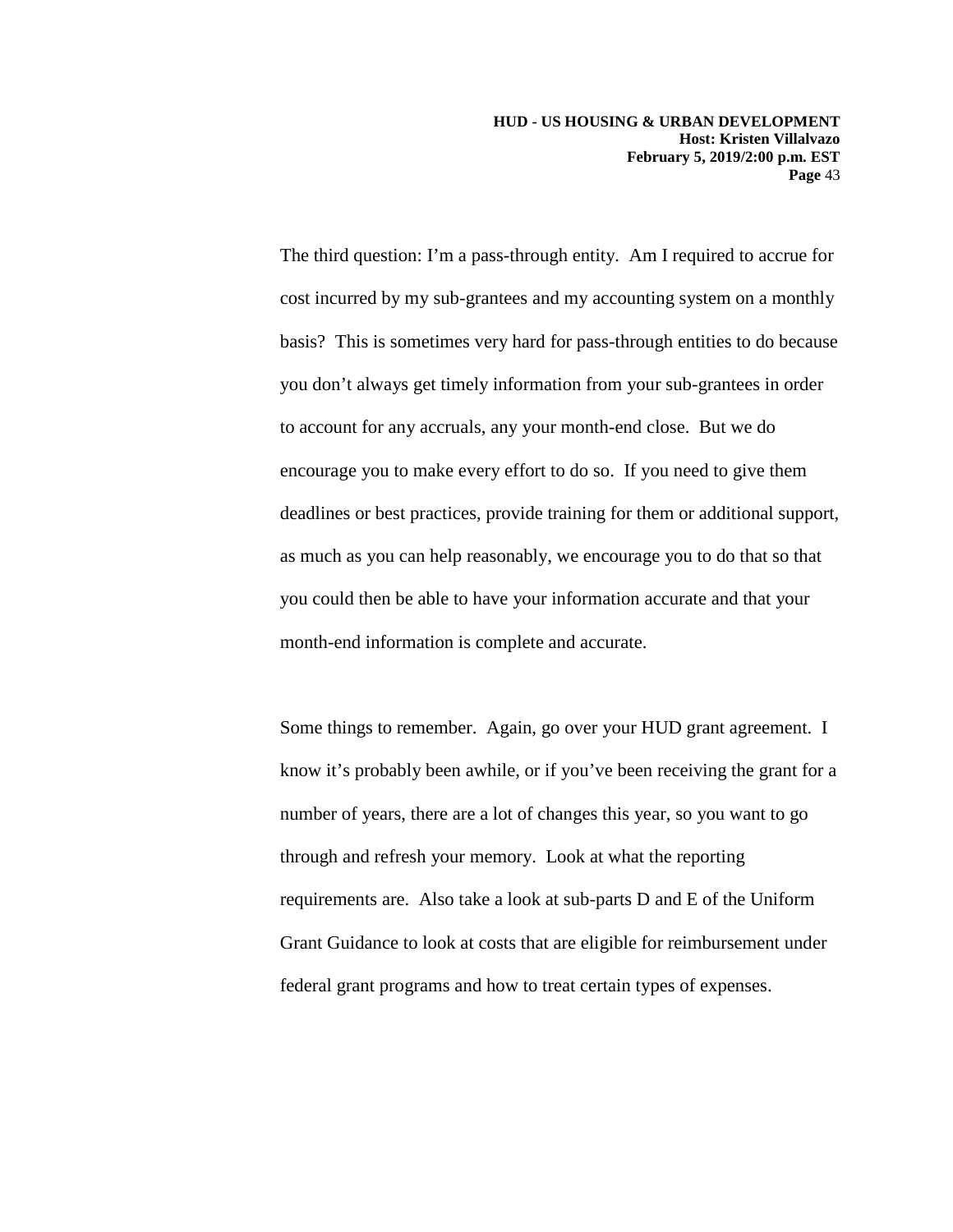Another best practice is to send your financial reports directly to your HUD POC and do your drawdown requests in the eLOCC system. File your reports in a timely manner, but if you're not able to file them timely, you want to have a written approval for an extension and keep that in your records so that you're not penalized in the future if you get selected for a review for noncompliance.

Also you want to make sure that you're using approved rates for labor, so you're looking at your payroll information and you're calculating the hourly rates properly.

Finally, don't hesitate to contact your HUD POC if you have any questions. Your HUD POCs are there to assist you. Anything that they may need additional assistance with, they'll let us know and we will work and do our best to make sure that you get the information you need timely in order to process your quarterly financial reports timely.

Assistance that's available to you as participants in the housing counseling program—there's a wide variety. We provide technical assistance to agencies, so we can help you to develop, modify, or update your current policies and procedures where we actually have one-on-one sessions with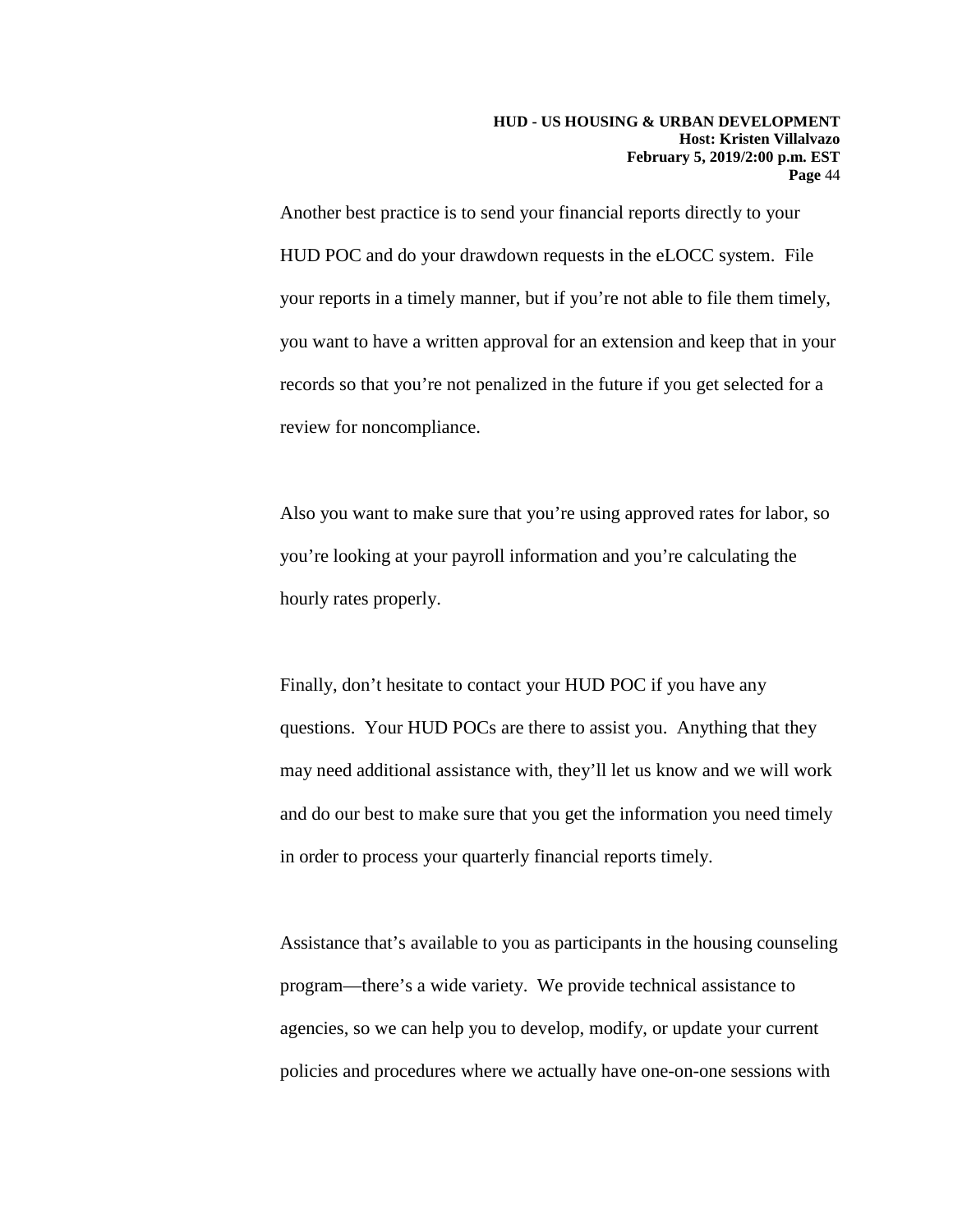agents, you're just going through what the steps are that you have at your agency. We make recommendations to you on how you can update your policies, or if you have a policy in place that's not documented, we'll document it for you.

We also provide templates, recommended templates for personal activity reporting and quarterly financial reporting, so if you were interested in receiving technical assistance on how to do that, and even to customize it for your agency, we can do that as well. We also provide financial analysis. That's where there's a bunch of things that we do under that umbrella. We do grant execution package reviews. We do financial capability assessments for agencies that haven't had their financial statements audited within either required two-year period.

We conduct a risk assessment, financial review of sub-grantees, accounting system reviews to make sure that you can properly account for the grant. We take a look at your billing methodology to see if it's sound and if it needs to be tweaked. We look at your indirect cost methodology review, where we help you to calculate it and make sure that you're calculating it properly.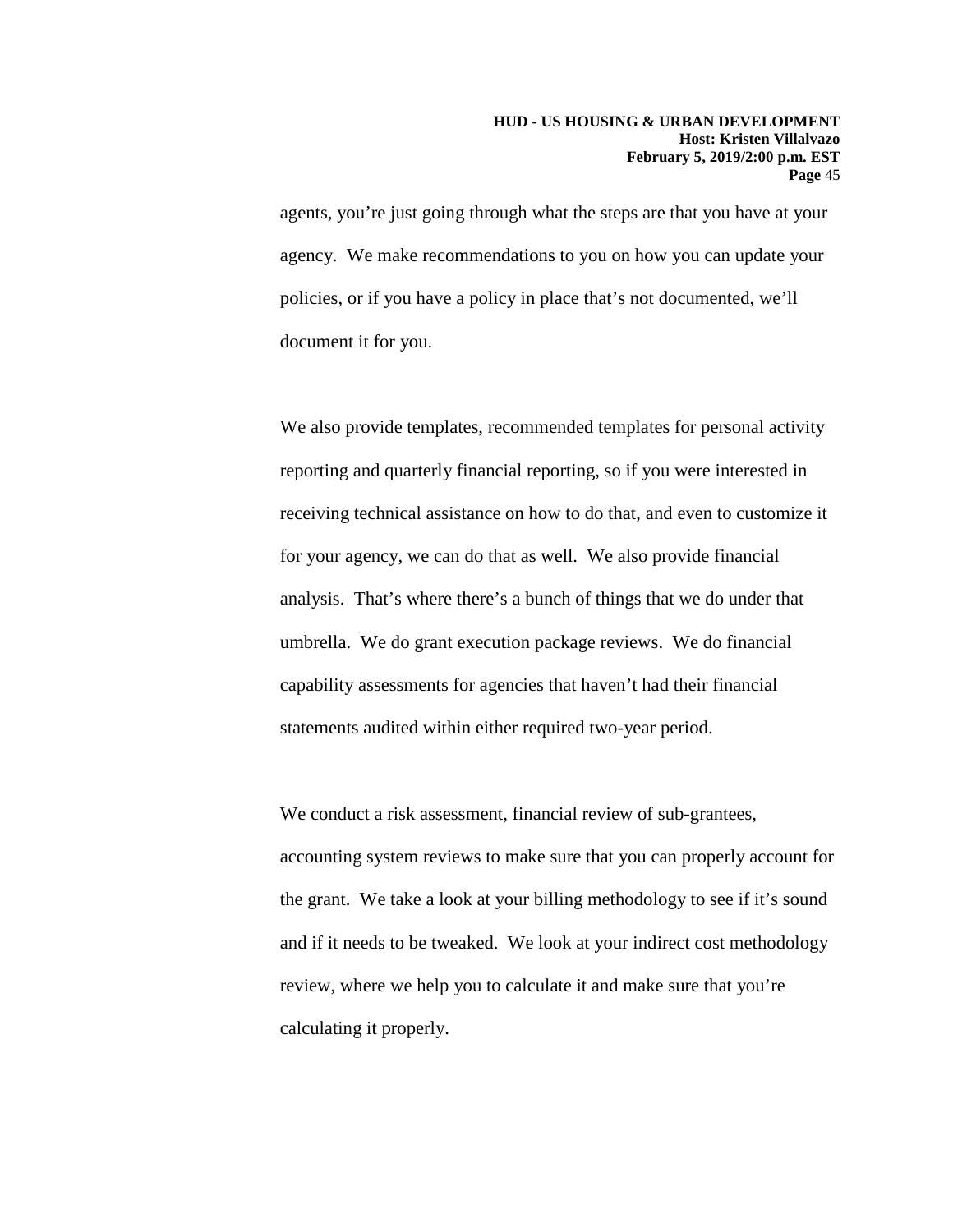Quarterly financial report review and personal activity reporting reviews. So a lot of times we may provide the financial analysis on behalf of parent agencies for their subs, but of course sub-grantees can request these as well.

We train staff. We can do it remotely or we can come onsite. If you guys wanted us to come out there and do training on quarterly financial reporting, what types of supporting documents you need to maintain on file for your quarterly financial reports. We also review quarterly financial reports and submissions, but we can provide training on how parent agencies can review those for their subs.

We do overview of grant financial requirements, personal activity reporting training, and how to prepare the federal financial report. This can be on a one-on-one basis with agencies. We also conduct action plans and this is pretty much like if an agency is new to the program or if you're an intermediary and you have a new sub-grantee or a new branch and you wanted us to do a readiness assessment to see whether or not they're currently from a high-level review, compliant with what's required of them toward being a participant of the grant, we can also do that as well.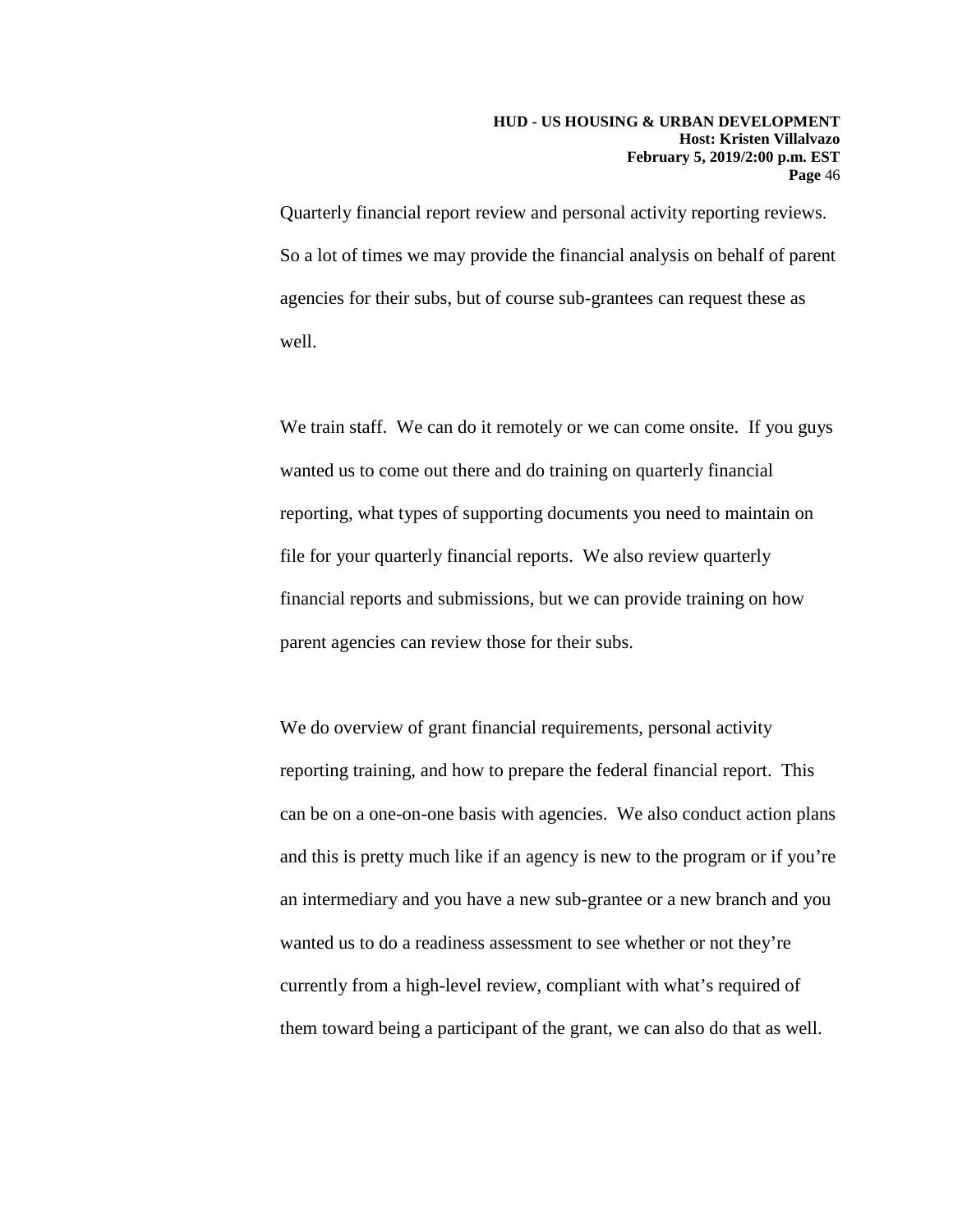And make any recommendation for further training or technical assistance, if necessary.

In order to get these services, if you are interested in any of them, you would speak to your HUD POC directly, state the type of assistance that's needed, who is the person at your agency who would be responsible for the communication, and your availability for the assessment. The HUD POC would take a look and see whether or not it's something that they agree to, and if so then they will communicate to our HUD GTMs [ph]. If approved by the HUD GTMs, then they would let us know and once we are approved to work with you all, then we would initiate the assistance. The turnaround time is usually very quick, but it depends on the type of assistance that's required and also your availability.

I don't see any unanswered questions here in the control panel, but if you do have any further questions, please submit your questions to [housing.counseling@HUD.gov](mailto:housing.counseling@HUD.gov) and in the subject line just put Grant Financial Reporting so that they'll know how to assign the question.

I want to thank you so much for participating and we look forward to speaking with you at the next training. Thank you.